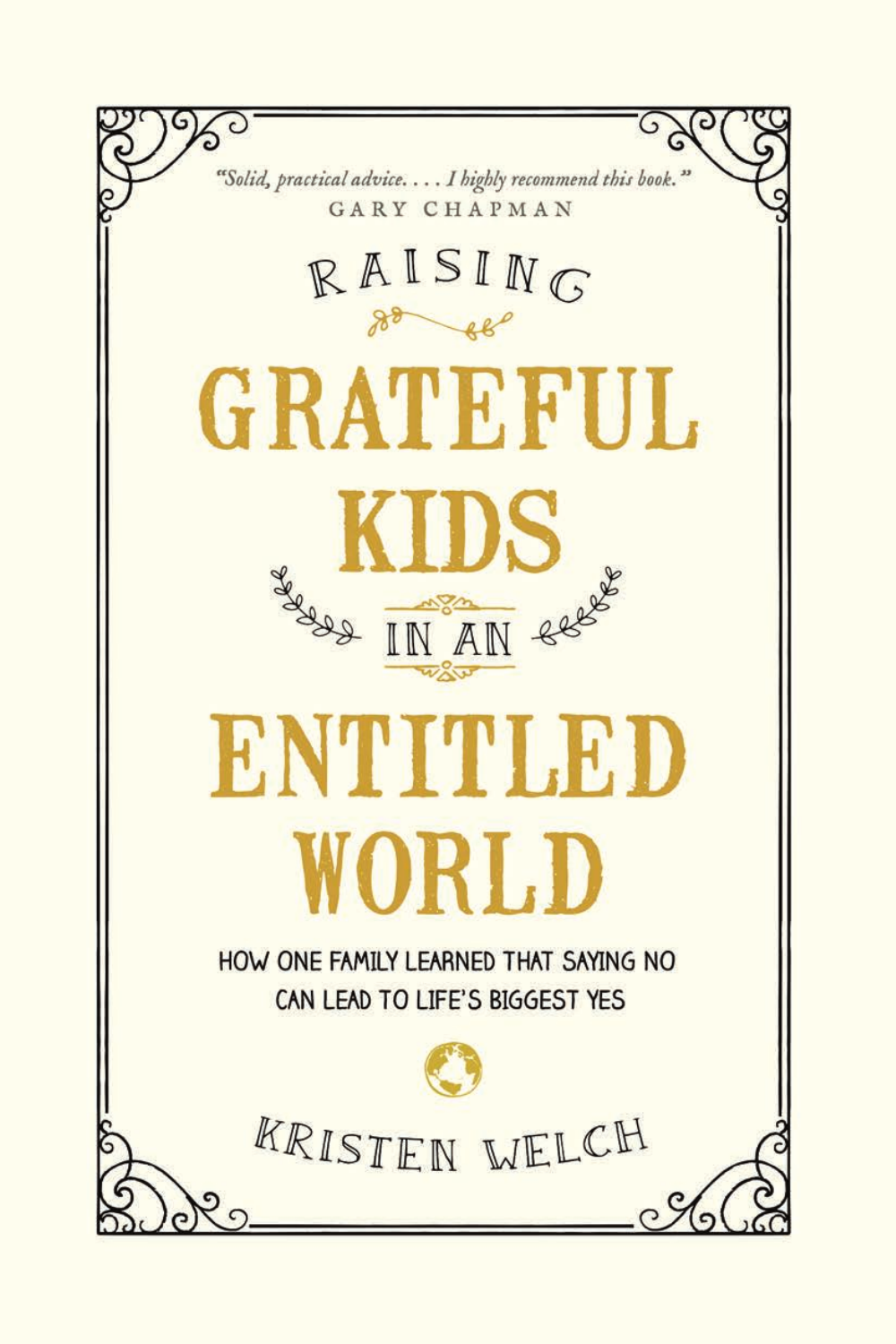Rearing children in our contemporary culture is difficult, but rearing grateful children is even harder. In *Raising Grateful Kids in an Entitled World*, Kristen Welch gives solid practical advice. Grateful children become responsible adults. I highly recommend this book.

**GARY CHAPMAN, PH.D.** Author of *The Five Love Languages*

In this fast-paced, instant gratification culture, Kristen's countercultural message of selflessness and gratitude is much needed! This book left me convicted, challenged, and encouraged, both personally and as a parent.

**CRYSTAL PAINE**

Founder of MoneySavingMom.com and *New York Times* bestselling author of *Say Goodbye to Survival Mode*

I absolutely love this book. Kristen unearths the heart issue of why many children are selfish and unaware of the needs of others. Her words engage, inspire, and instruct parents in raising emotionally strong, healthy children who are grateful in the important moments of life.

**SALLY CLARKSON** Author of *The Lifegiving Home* and *Own Your Life*, and blogger at SallyClarkson.com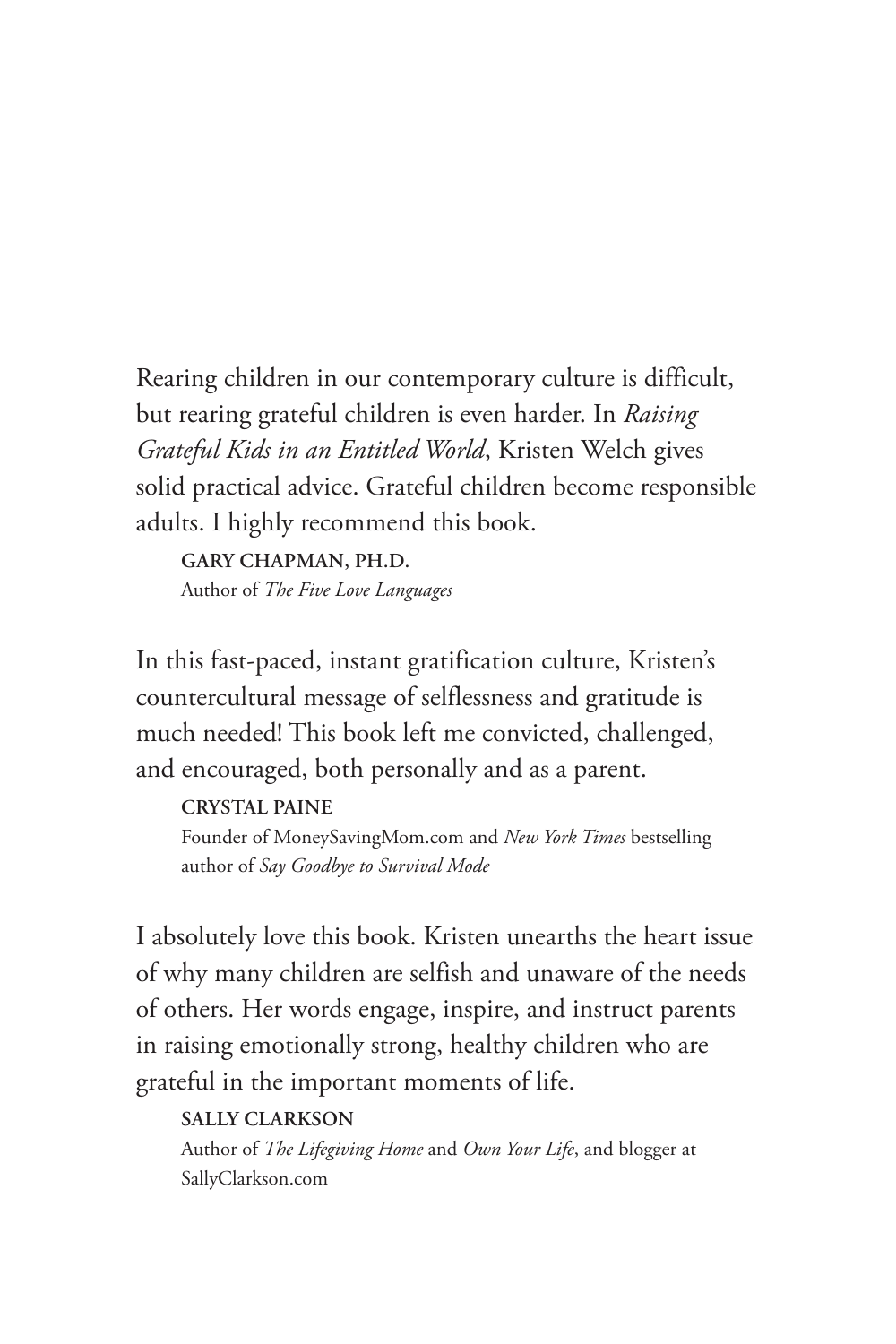Kristen's words are so timely, and I am thankful for her hard-fought wisdom. I am all ears whenever Kristen writes because she just gets it, and it was no different with this book. If you're looking for support and practical ideas on how to raise grateful kids in an increasingly entitled world, this book is a must-read.

**SARAH MAE** Author of *Longing for Paris*

I can't think of anyone I would trust more than Kristen to teach on this topic. She's made her entire life a testimony to doing this well, and everyone who reads this book will be inspired by her story, her heart, her wisdom, and her love of the Lord.

#### **ANGIE SMITH**

Bestselling author of several books and Bible studies including *Chasing God* and *Seamless*

Parents today fight what seems like a never-ending battle against the current of the culture in raising our children. In *Raising Grateful Kids in an Entitled World*, Kristen not only inspires us to raise our children differently, but she teaches us how to actually live that out in our homes. So very practical and convicting. A must-read!

#### **RUTH SCHWENK**

Pastor's wife and mama to four, coauthor of *Hoodwinked*, and creator of TheBetterMom.com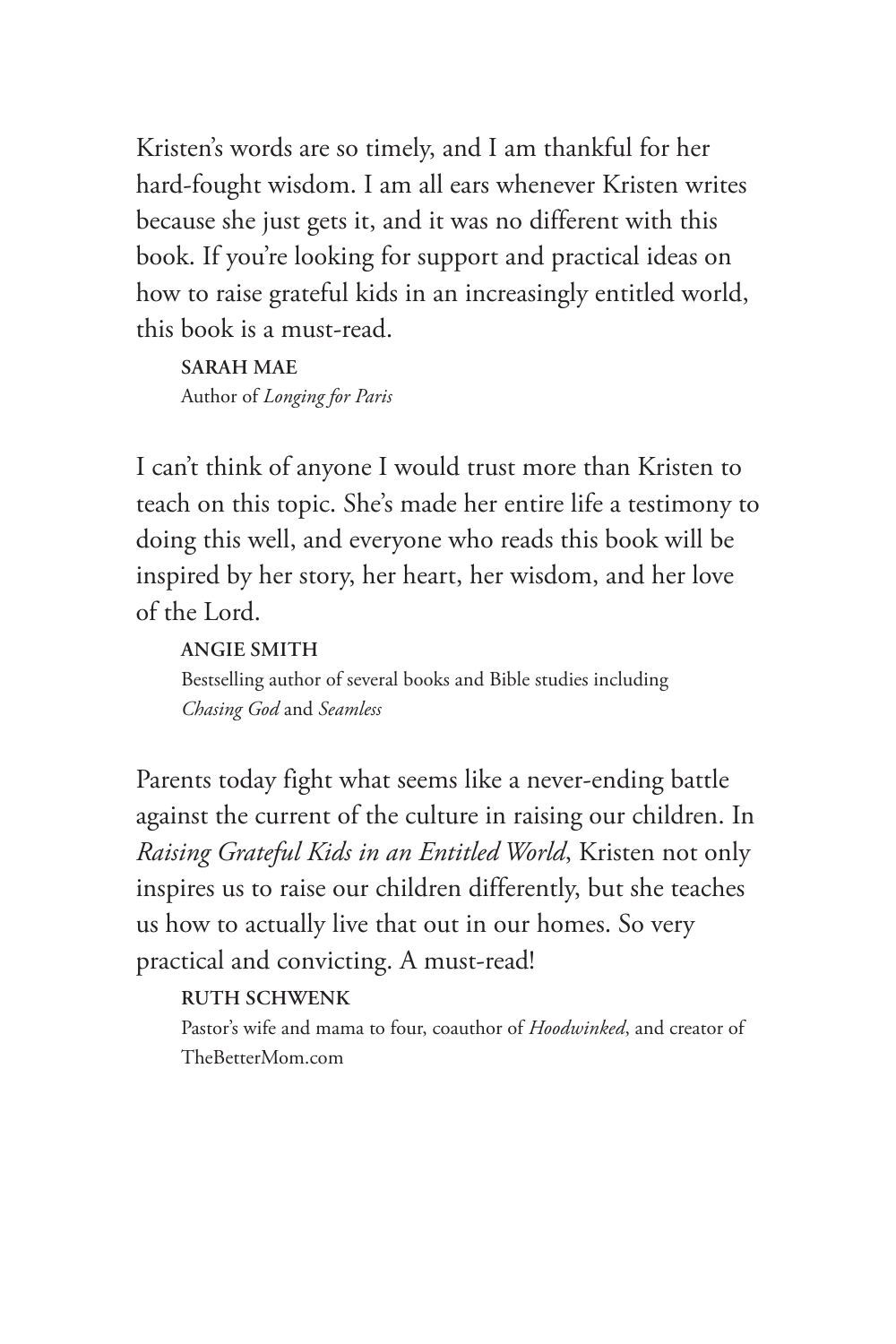RAISING GRATEFUL KIDS IN AN ENTITLED WORLD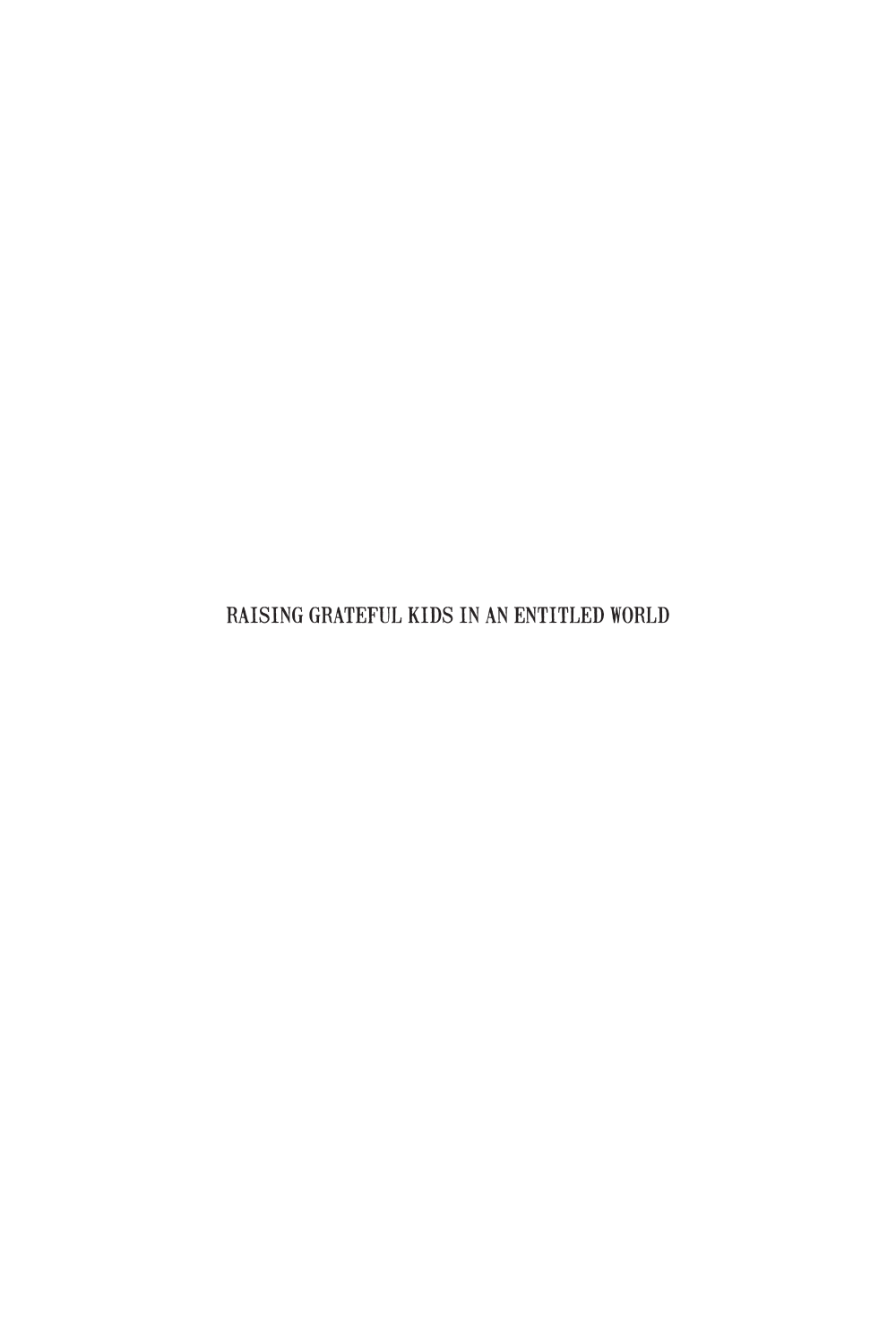

HOW ONE FAMILY LEARNED THAT SAYING NO CAN LEAD TO LIFE'S BIGGEST YES





AN IMPRINT OF TYNDALE HOUSE PUBLISHERS, INC.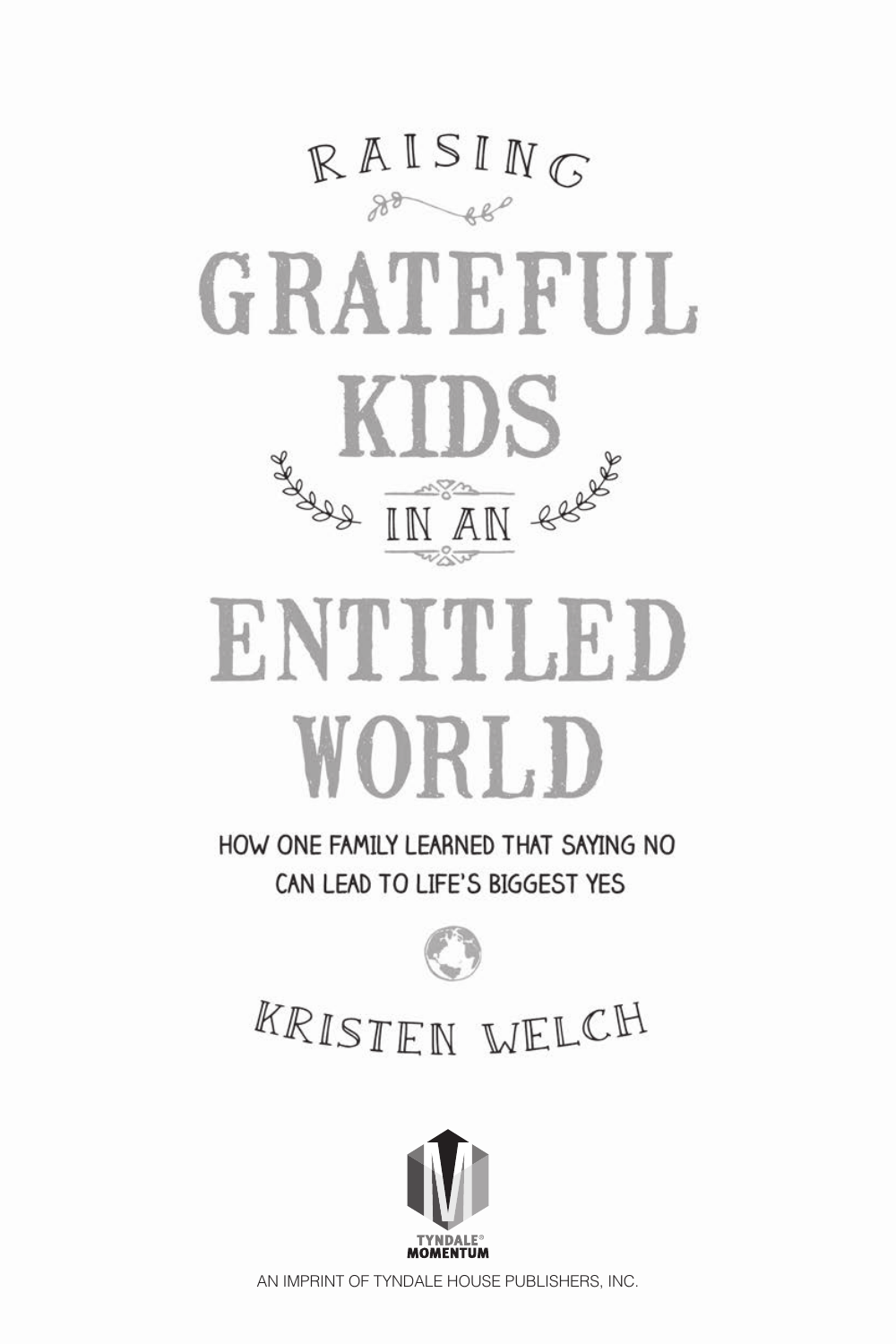Visit Tyndale online at www.tyndale.com.

Visit Tyndale Momentum online at www.tyndalemomentum.com.

*Tyndale Momentum* and the Tyndale Momentum logo are registered trademarks of Tyndale House Publishers, Inc. Tyndale Momentum is an imprint of Tyndale House Publishers, Inc., Carol Stream, Illinois 60188.

*Raising Grateful Kids in an Entitled World: How One Family Learned That Saying No Can Lead to Life's Biggest Yes*

Copyright © 2015 by Kristen Welch. All rights reserved.

Cover illustrations are the property of their respective copyright holders and all rights are reserved. Florals copyright © memoru/Dollar Photo Club; ornaments copyright © Giraphics/Dollar Photo Club; earth copyright © pashabo/Dollar Photo Club.

Author photograph taken by Suzanne Box, copyright © 2015. All rights reserved.

Designed by Ron Kaufmann

Edited by Bonne Steffen

Published in association with the literary agency of William K. Jensen Literary Agency, 119 Bampton Court, Eugene, OR 97404.

All Scripture quotations, unless otherwise indicated, are taken from the Holy Bible, *New International Version*, ® *NIV*. ® Copyright © 1973, 1978, 1984, 2011 by Biblica, Inc.® Used by permission. All rights reserved worldwide.

Scripture quotations marked MSG are taken from *THE MESSAGE* by Eugene H. Peterson, copyright © 1993, 1994, 1995, 1996, 2000, 2001, 2002. Used by permission of NavPress Publishing Group. All rights reserved.

Scripture quotations marked NLT are taken from the *Holy Bible*, New Living Translation, copyright © 1996, 2004, 2015 by Tyndale House Foundation. Used by permission of Tyndale House Publishers, Inc., Carol Stream, Illinois 60188. All rights reserved.

Scripture quotations marked NASB are taken from the New American Standard Bible,® copyright © 1960, 1962, 1963, 1968, 1971, 1972, 1973, 1975, 1977, 1995 by The Lockman Foundation. Used by permission.

Scripture quotations marked NKJV are taken from the New King James Version,® copyright © 1982 by Thomas Nelson, Inc. Used by permission. All rights reserved.

Scripture quotations marked ESV are taken from *The Holy Bible*, English Standard Version® (ESV®), copyright © 2001 by Crossway, a publishing ministry of Good News Publishers. Used by permission. All rights reserved.

Scripture quotations marked HCSB are taken from the Holman Christian Standard Bible,® copyright © 1999, 2000, 2002, 2003, 2009 by Holman Bible Publishers. Used by permission. Holman Christian Standard Bible,® Holman CSB,® and HCSB® are federally registered trademarks of Holman Bible Publishers.

#### **Library of Congress Cataloging-in-Publication Data**

Welch, Kristen.

Raising grateful kids in an entitled world : how one family learned that saying no can lead to life's biggest yes / Kristen Welch.

 pages cm Includes bibliographical references. ISBN 978-1-4964-0529-6 (sc) 1. Child rearing—Religious aspects—Christianity. 2. Parenting—Religious aspects— Christianity. 3. Gratitude—Religious aspects—Christianity. I. Title. BV4529.W45 2015 248.8'45—dc23 2015030200

Printed in the United States of America

21 20 19 18 17 16 15 7 6 5 4 3 2 1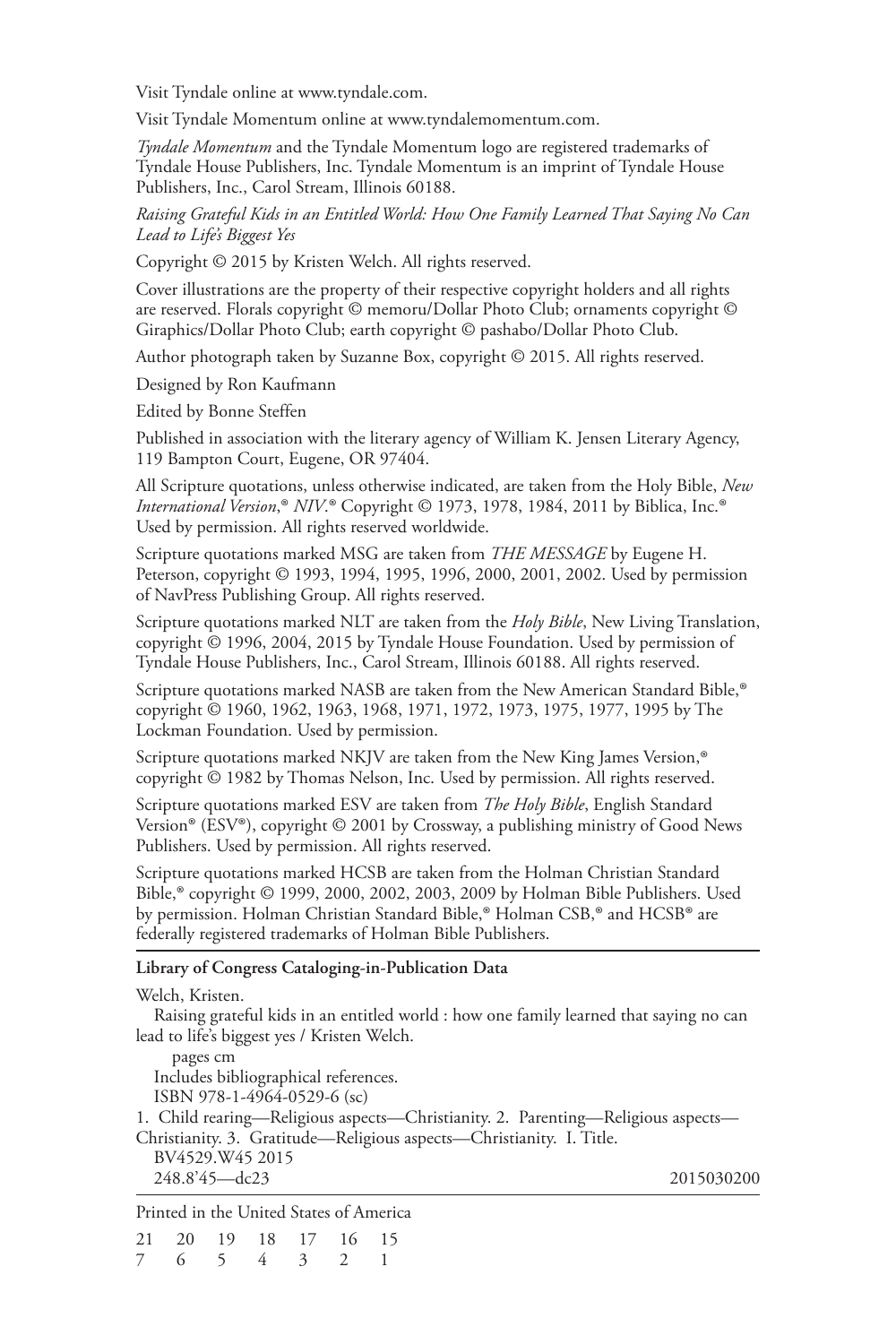## CONTENTS



 [Introduction](#page-8-0) *xi*

| PART I   Launch |                                                    |
|-----------------|----------------------------------------------------|
|                 | CHAPTER I Wants vs. Needs 3                        |
|                 | CHAPTER 2 Times Have Certainly Changed 21          |
|                 |                                                    |
|                 | PART II   Undertow                                 |
|                 | CHAPTER 3 Seven Ways We Parents Miss the Boat      |
|                 | (and How to Get on Board) 45                       |
|                 | CHAPTER 4 The Selfie Society $67$                  |
|                 | CHAPTER 5 Making Smart Choices about Technology 87 |
|                 |                                                    |
|                 | <b>PART III</b>   Resisting the Current            |
|                 | CHAPTER 6 Cultivating Obedience III                |
|                 | CHAPTER 7 Living Out God's Love in Your Home 129   |
|                 |                                                    |
|                 | <b>PART IV</b>   White Water                       |
|                 | CHAPTER 8 Gratitude Is a Choice 151                |
|                 | CHAPTER 9 Where the Rubber Meets the Road 171      |

Chapter 10 Dear Parents *197*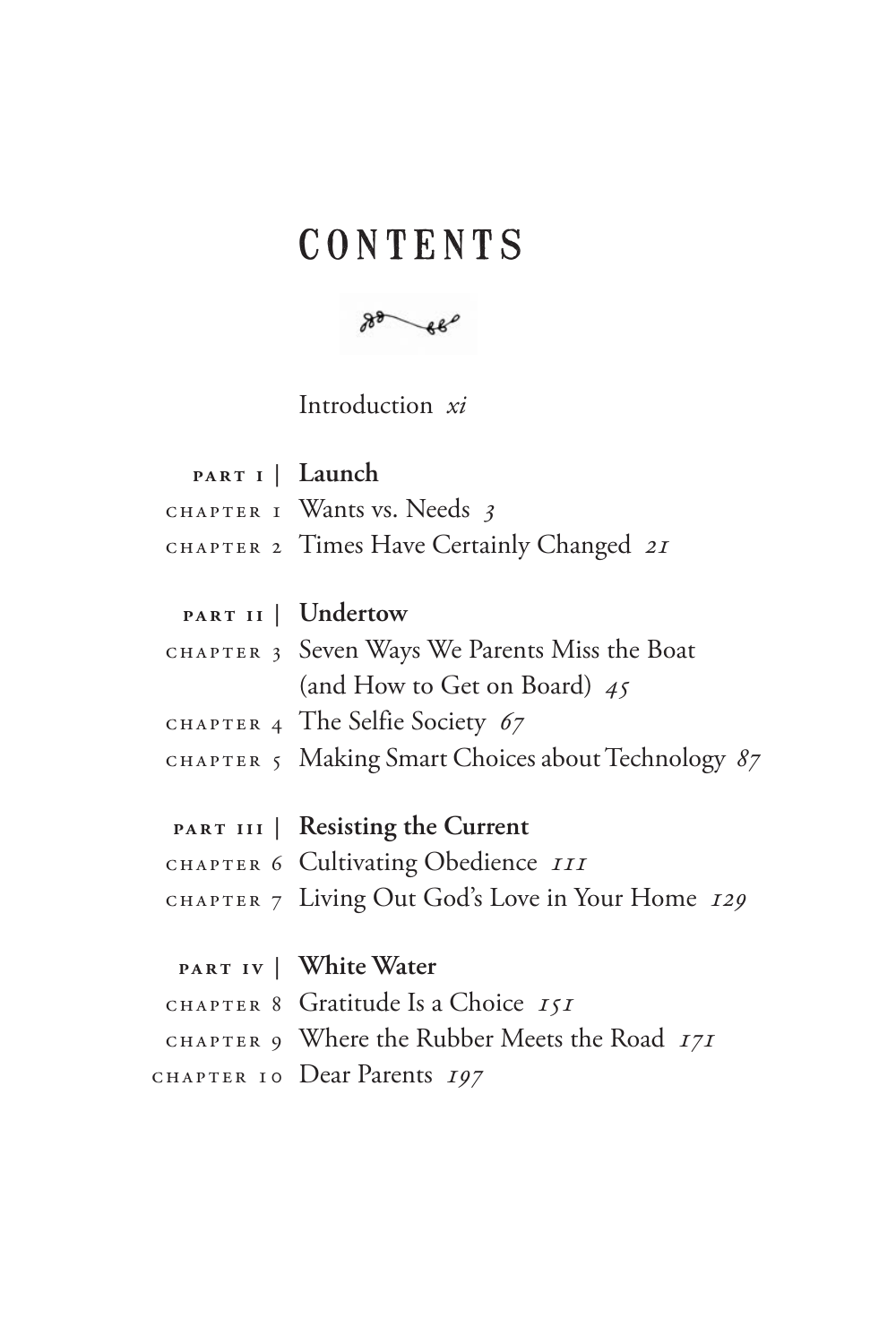## Acknowledgments *217*

| APPENDIX A: Cell Phone Contract between Parent |
|------------------------------------------------|
| and Child 221                                  |

- Appendix B: Christian Parent Manifesto *223*
- Appendix C: Recommended Resources *225*

Discussion Guide *227*

Notes *235*

About the Author *243*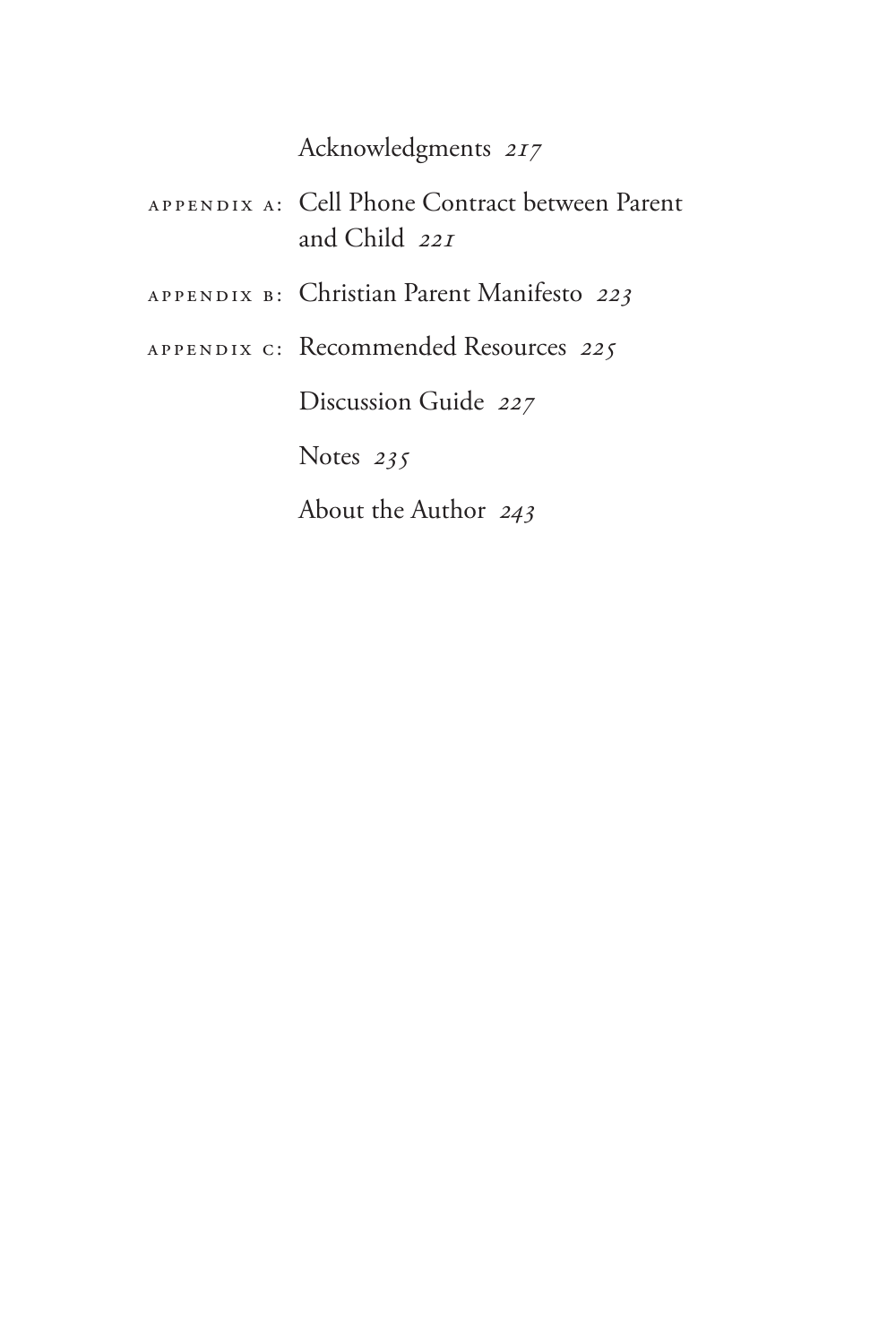## <span id="page-8-0"></span>INTRODUCTION

 $\nabla^2$ 

A Ford F-150 pickup truck sits in our driveway. My husband, Terrell, wears a cowboy hat on Saturday to mow the lawn and his western boots every day of the week. We grow our own tomatoes and fry okra every chance we get, and we are the proud owners of our very own septic system.

It's not uncommon to park behind a horse trailer at the Target or Chick-fil-A down the street from our house. We aren't really country; we are just Texans, and proud of it. We love our big green backyard, the friendly neighbors, and the slower pace. And cowboy boots are a part of our story.

Every spring we go to the Houston Livestock Show and Rodeo. It's not only a big deal around these parts; it's the biggest indoor rodeo in the United States. We set aside money for this annual outing for our family to cover our meals, tickets for the events, and an extra-special fried treat.

A couple of years ago, we decided it was high time our three growing kids got their first pair of cowboy boots. You might call it a rite of passage for children in Texas and the western states. We budgeted even more than usual, setting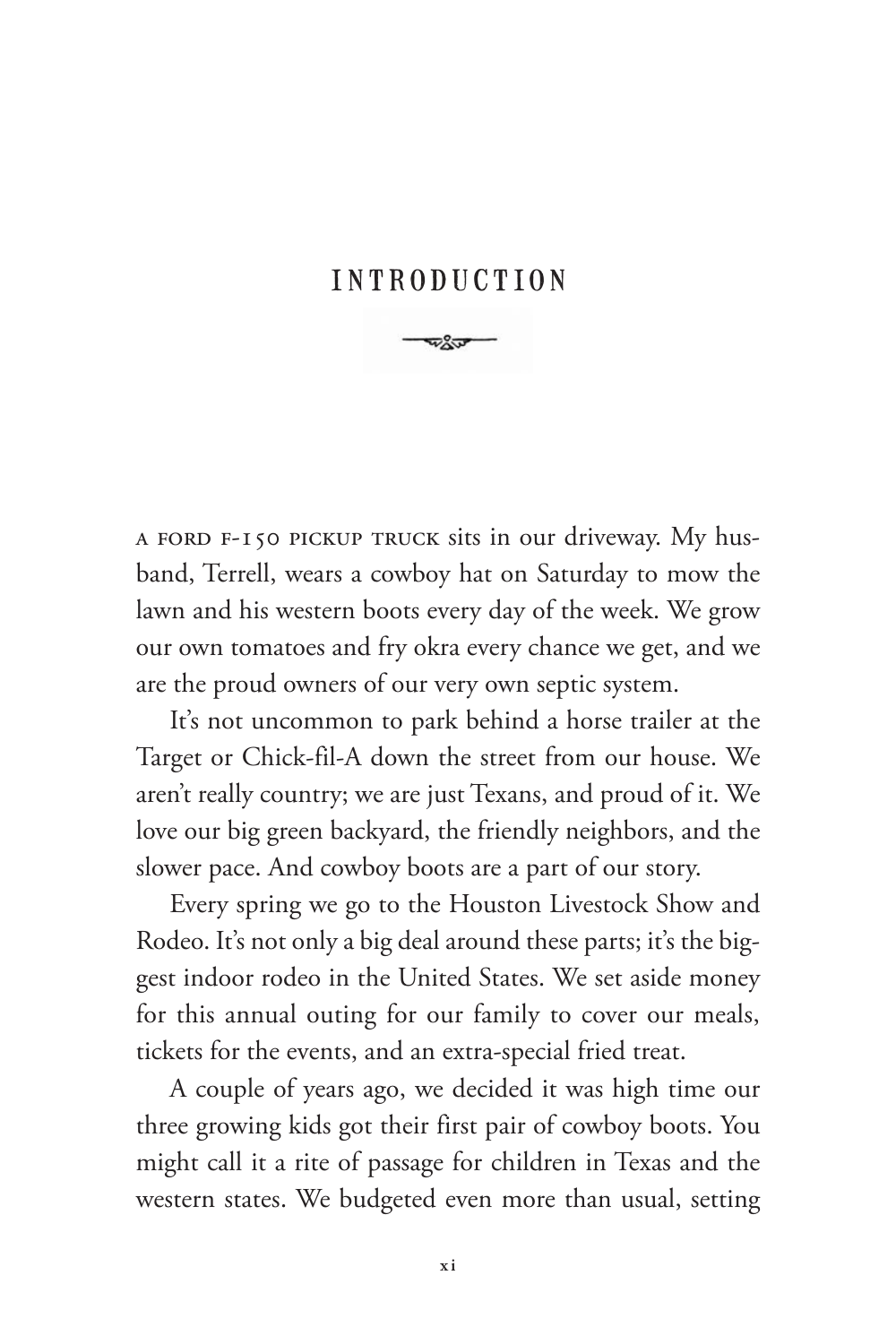our sights to purchase them at the rodeo because we knew there would be plenty to choose from as well as special deals that would save us money.

On the hour trip downtown, one of my kids (who will remain nameless) complained about the seat arrangements in the van, the heat, and the very air siblings dared to breathe. I corrected said child, and I was half tempted to squash the dream of boots, leaving this one scuffling along in tennis shoes, but after a quick apology was received, grace won out.

We headed straight to the Justin Boots booth and helped all three of our kids try on and choose boots that (1) they loved and (2) we could afford—which was a feat in and of itself because my kids can be picky and boots are expensive. But we accomplished our goal in under an hour and spent the rest of the day in new boots—looking at animals, watching roping events, and eating large amounts of food that probably shouldn't be fried. (I'm looking at you, bacon and Oreos.)

On the way home, the same child's bad attitude surfaced again, this time about not getting to do something at the rodeo. It wasn't just whining, the result of a tiring day; it was ingratitude and entitlement. Complaints and warnings fired in rapid succession between the backseat and the front. The day had been a splurge from the beginning, but it wasn't appreciated. But mostly, it wasn't enough. Even after grace put a nice pair of boots on the kid's feet.

Halfway home, in the middle of the tense ride with an unrepentant boot wearer in the backseat, Terrell said, "That's it. When we get home, I want you to pack your boots back in the box. I'll see if we can't return them to Cavender's [a local boot store]."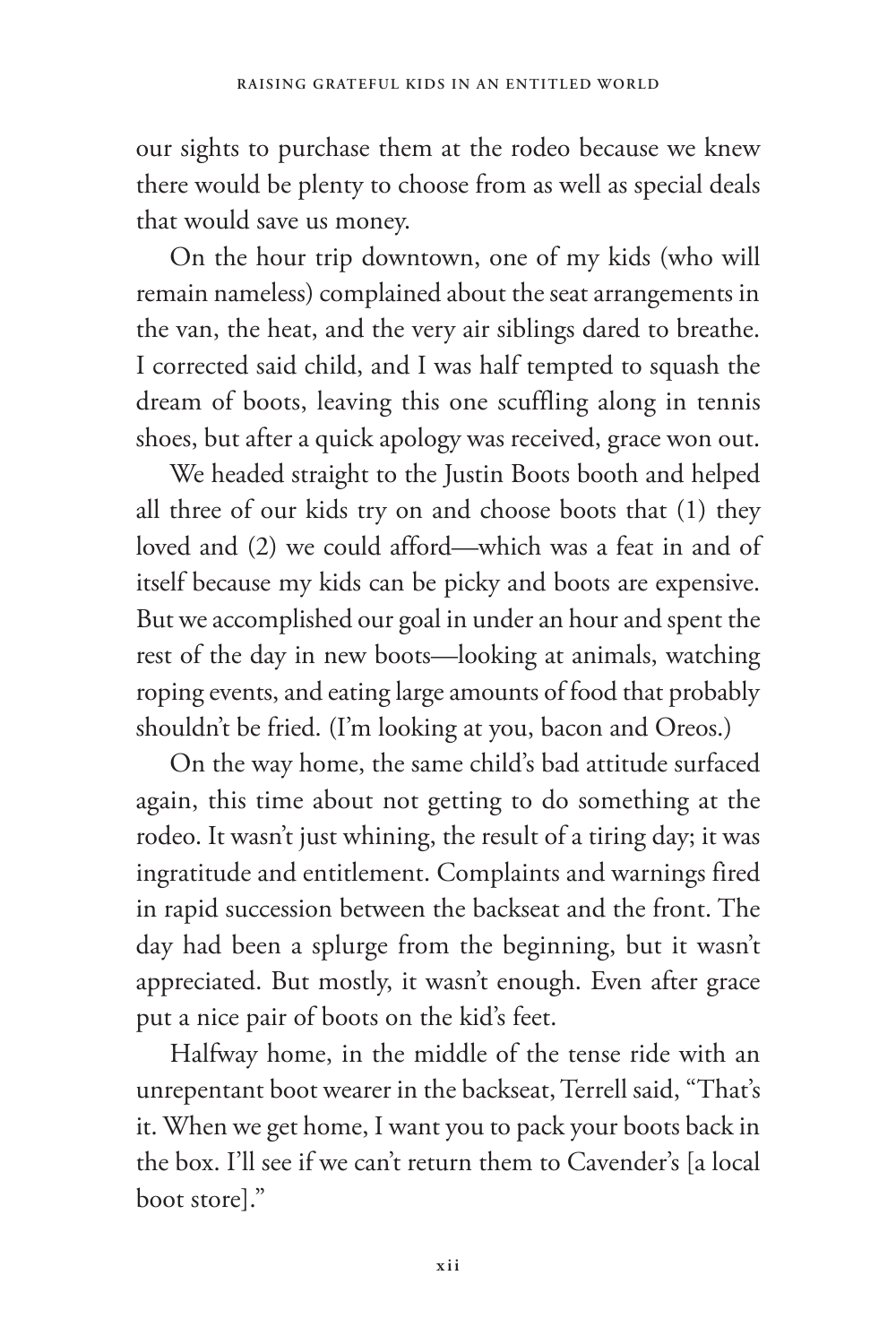This nearly broke my Texas heart, but I knew it was the right thing to do.

We didn't buy the boots to take them away. As a matter of fact, at first Terrell couldn't find the receipt after he said it. As he fumbled in his pocket, I bit my lip because this parenting thing is so hard. We wanted our child to enjoy our generous gift for the feet, but it was the heart that needed immediate attention.

It saddened me to hear the tears, the begging, the promises. Then the question, "Why can't you show me grace?"

"Buying you the boots in the first place *was* grace," I said.

Once we were home, Terrell put the boxed boots on a high shelf in the laundry room and said, "If you want the boots, you'll have to work for them." He pointed to the huge mulched areas in the front and back yards. "You have three days to pull every weed. I won't remind you; it's up to you. This job will pay for your boots. This time you're going to earn them."

And that was that.

The rodeo happens in early March, usually before we have a chance to clean up winter's effect on our yard. My gaze followed my husband's pointing finger to the weedy mulch beds, and my heart sank. It was going to be a lot of work. Lo, the weeds were many.

My husband is hardly a dictator. He's kind and loving and a lot nicer than I am most days. But I could tell by the firmness in his voice and the tilt of his chin that he was serious. *This* was serious. The mounting ingratitude that had been an issue for weeks had to be addressed. I wanted to high-five him and sob at the same time.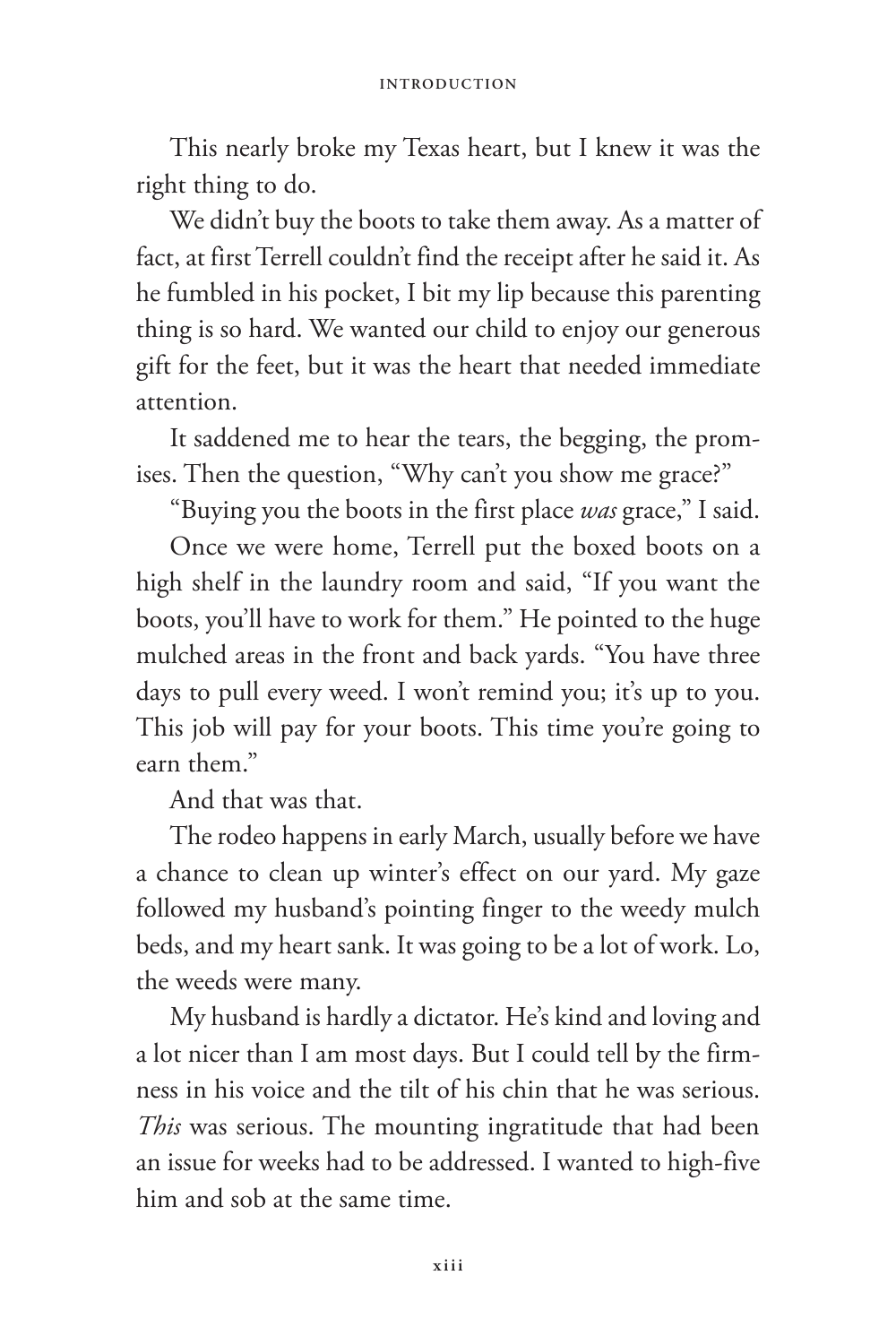I wondered what our child would choose.

My heart soared a little while later when I heard the front door click. I looked out the window and saw my kid wearing old clothes, bent down in the wet mulch. It had started to rain.

For the next two days, I watched from that window. A little proud, a little brokenhearted, but with every pulled weed, I knew the hard work was making for a softer heart.

When Terrell handed back the boots after hearing a meaningful apology, I knew we had all won. "You earned these," he said. "I won't take them away again."

The boots meant twice as much.

It will go down in our family history as the infamous boot story. It was the day we generously bought our kids cowboy

*With every pulled weed, I knew the hard work was making for a softer heart.*

boots. It was the same day we took them away because of ingratitude. It definitely wasn't the first day my kids acted unthankful—and there have been many times since.

But it was a day we called out entitlement in our home and waged war against it. It was the day we reestablished the fact that we wanted to raise grateful kids more than anything else.

If you ask most parents what they want for their kids, they say, "I want them to be happy." Most might even have the same answer for themselves. Instead of happiness being a by-product of the life we live, it has become an elusive destination. And our culture is obsessed with pursuing it. We go into debt for it. We leave our marriages to attain it. We allow child-centered homes in hopes that our kids can achieve it. That's not to say we aren't doing a great job in some areas.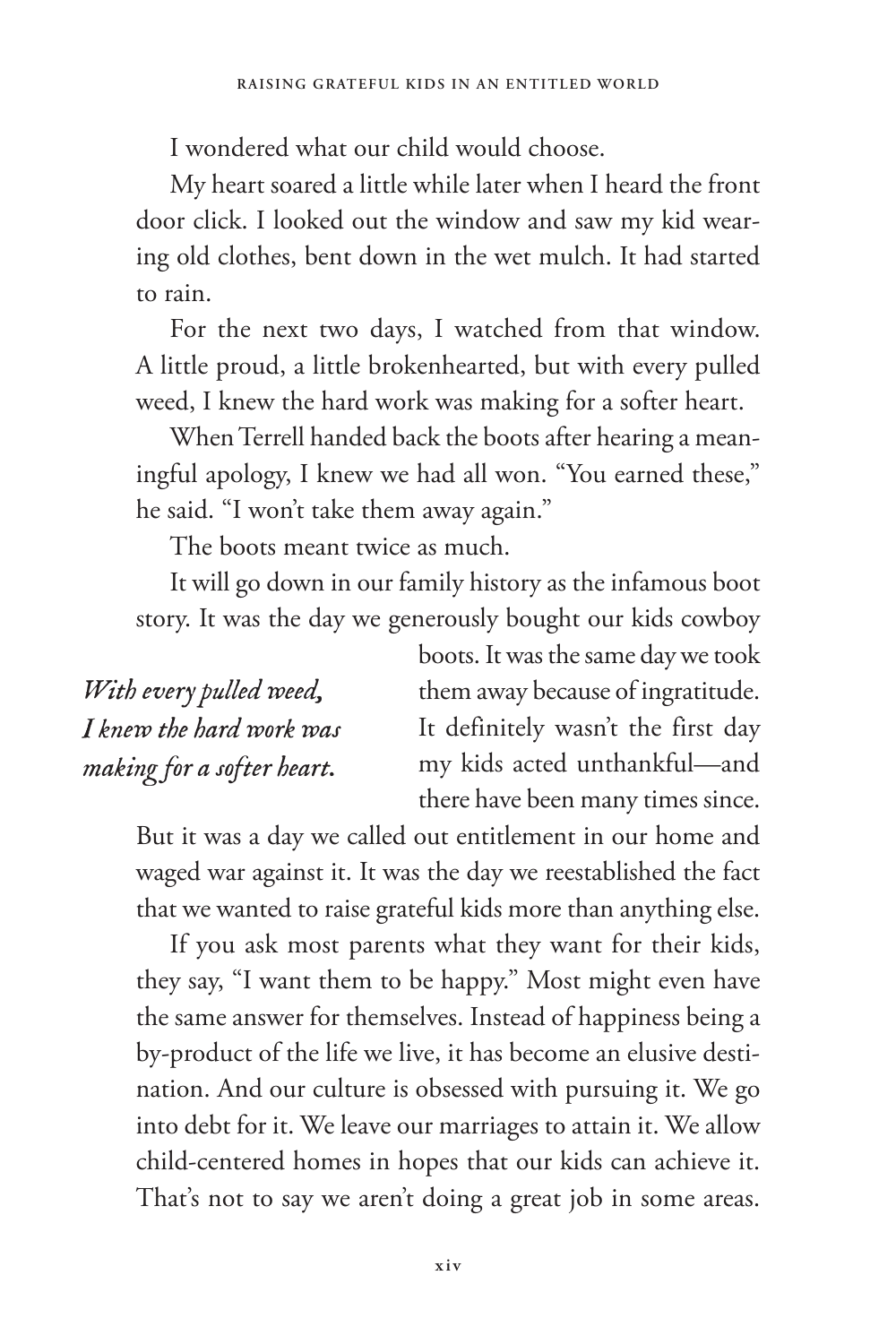I agree with Dan Kindlon, a psychiatrist and author of *Too Much of a Good Thing*:

Compared to earlier generations, we are emotionally closer to our kids, they confide in us more, we have more fun with them, and we know about the science of child development. But we are too indulgent. We give our kids too much and demand too little of them.<sup>1</sup>

Let me say that I've always been close to my parents and confided in them (even to this day), but I was guilty as a young mother of often giving in to the temptation to provide fun for my kids all the time. It didn't take me long, though, to realize that too many fun days make the boring ones harder to bear.

Kindlon goes on to say,

I find myself at the center of this problem as I try, with my wife, to balance the two major tasks of parenting: showing our kids that we love them and raising them with the skills and values they'll need to be emotionally healthy adults, which often requires that we act in ways that can anger and upset them.<sup>2</sup>

The bottom line, Kindlon concludes, is that parents are raising spoiled kids. I know exactly what he is talking about. When we try to protect our kids from unhappiness, we make life down the road harder for them. It can be summed up in one word—*entitlement*.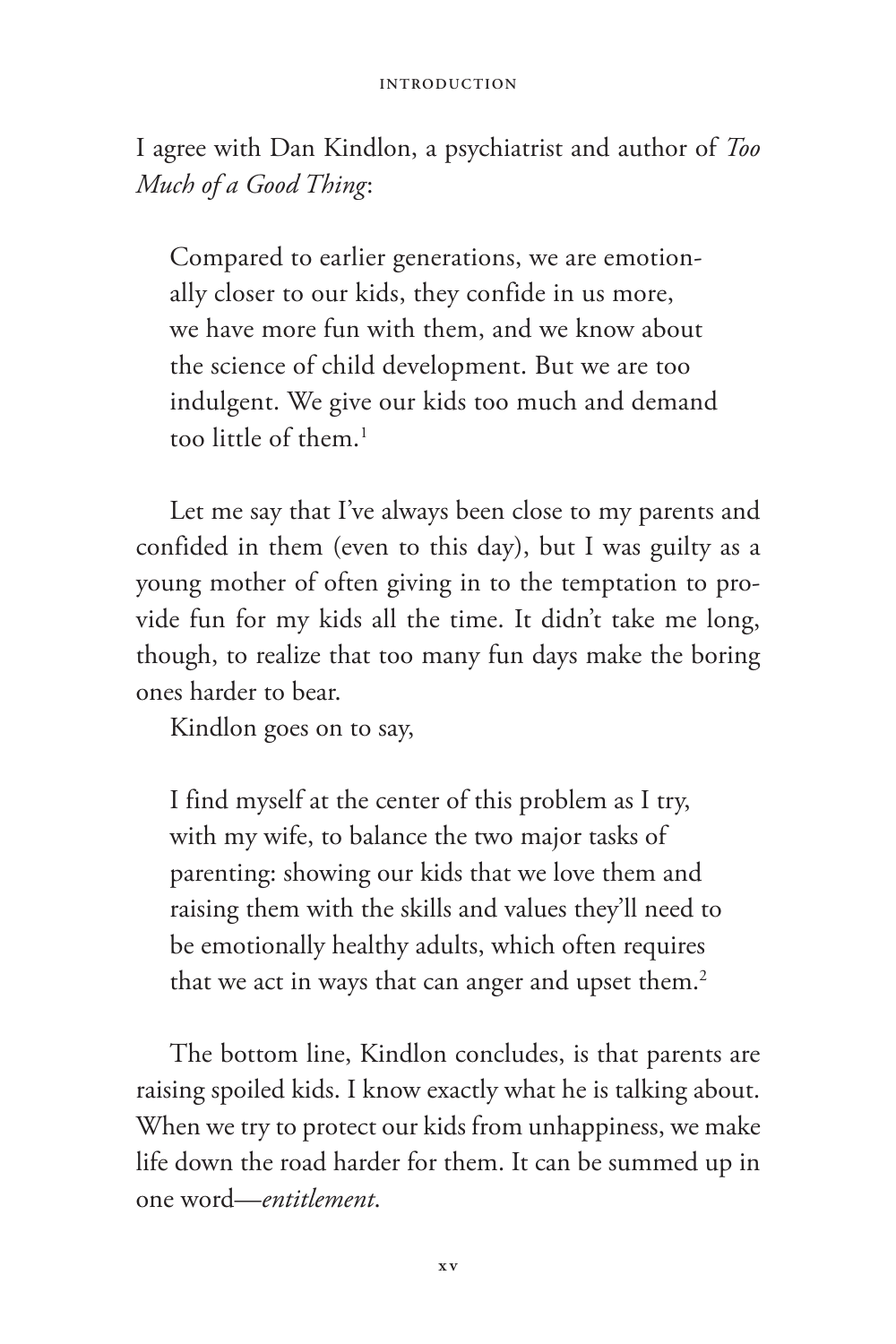Entitlement is a hot topic today. The root word *entitled*  means exactly what it says—to give someone a title or a right. It used to be reserved for the wealthy and the privileged, based upon economics or status, but now it seems to have shifted to human nature and our rights—the "feeling or belief that you deserve to be given something."3 We live in a culture

*We live in a culture that is obsessed with the right to have what we want.*

that is obsessed with the right to have what we want, whether we've earned it or not.

Guess what happens when you decide to deal with entitlement in

your home (or dare to write a book about it)? You become your own case study. The minute we named it for what it was and began addressing it, we began to recognize it at every turn. And honestly, parenting got harder.

But at the same time, we got better at identifying it and braver at dealing with it and more dependent on God in eradicating it. We looked for ways to change perspectives, sought opportunities to serve, required hard work, and made gratitude our goal. All of these actions were evidence of our commitment to life's biggest yes—to love God and love others more than ourselves. And honestly, parenting got a little easier.

I never wanted to write a parenting book. When I started writing on my blog about gratitude in the face of entitlement, I was writing from a place of struggle, not success. I'm mother to an elementary-aged child (Emerson), a junior higher (Jon-Avery), and a high schooler (Madison). I'm writing from the middle of my mess, not from my accomplishment. I am in the thick of it. I don't have a psychology degree or a master's in counseling. I'm not an expert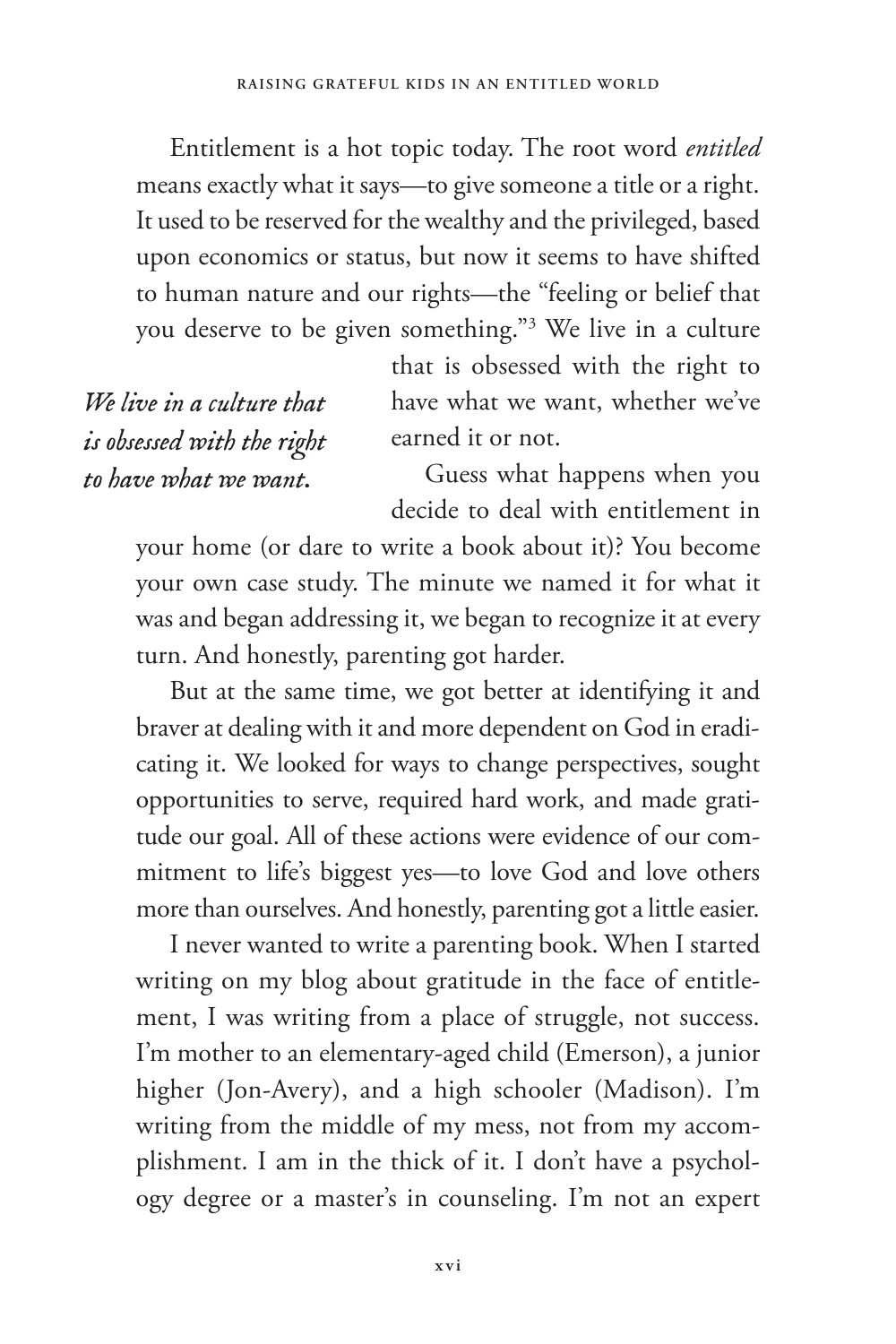#### **Introduction**

or a professional. I'm a mom. I'm your peer, and I'm in the trenches with you.

Terrell and I aren't perfect parents, and we make mistakes all the time. I tend to be a control freak, and I talk before I listen. I also have a temper and can be high strung (to name a few of my flaws). Terrell is more patient, but he's also a "get over it" kind of parent, and he doesn't always get our emotional daughters.

I want to tell you what this book is not—it's not a guide, nor a list of dos and don'ts. It won't offer you a fail-proof parenting plan, and it's not a guilt trip. It's not the answers to all your late-night burning questions that beg to be answered: *Does my child need more grace or more discipline right now? Am I handling this situation correctly?*

While I do bring in expert opinions and share research and some suggestions, this book is my confessional. It's a record of our journey of attempting to raise grateful kids instead of entitled ones. It's the ups and downs, the defeats and victories of such a difficult task. It's my unfinished story. It's also a history lesson from the past, a cultural lesson for the present, and a daunting challenge to learn from one and overcome the second. But mostly, this book is an encouragement to parents swimming upstream in a society that demands we do what is culturally accepted.

We are Christians, yes, and we love Jesus and we do our best to live for him. Every family is different—maybe you love God but your lives look different than ours; maybe you haven't thought much about spiritual things but would like that to change. This book is about our family's journey, and while what you'll read here is Christ-centered, you are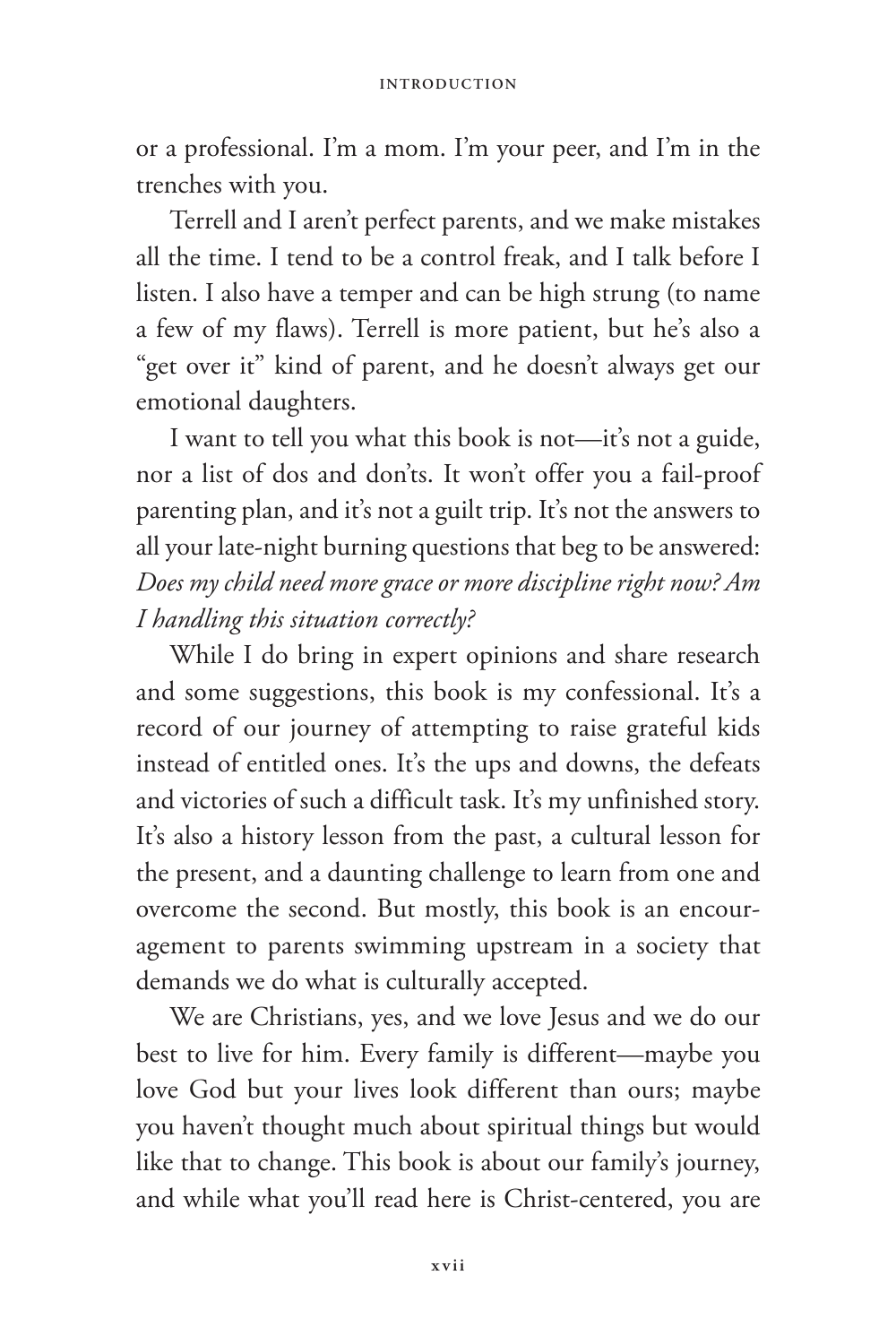welcome to join the journey no matter where you are coming from.

A word of caution and a disclaimer.

Anytime we step out of the mainstream and try to turn our lives (or homes) around and dare to go upstream, it's

*It's in our human makeup to want to fit in, to not be different.*

hard. Some would say impossible. The journey is filled with obstacles, naysayers, and discouragers. And then there are the children. Starting from preschool,

our kids are taught conformity—to be like everyone else, to follow rules and not misstep. It's in our human makeup to want to fit in, to not stick out or be different, to blend in.

The problem is, we are called to exactly that—to go against the flow. In one of my favorite Scriptures, followers of Jesus are encouraged to live differently than the world, to live upstream.

Don't become so well-adjusted to your culture that you fit into it without even thinking. Instead, fix your attention on God. Romans 12:2, msg

Not only is this way of life possible, it's commanded. But we cannot do it alone. We need God's help; we need each other's help. Because when we dare to lead in a go-againstthe-flow, countercultural home, we are standing against what is accepted and "normal." We will face opposition from the world, from our children, and possibly from other Christians. It's not popular, but most good things aren't.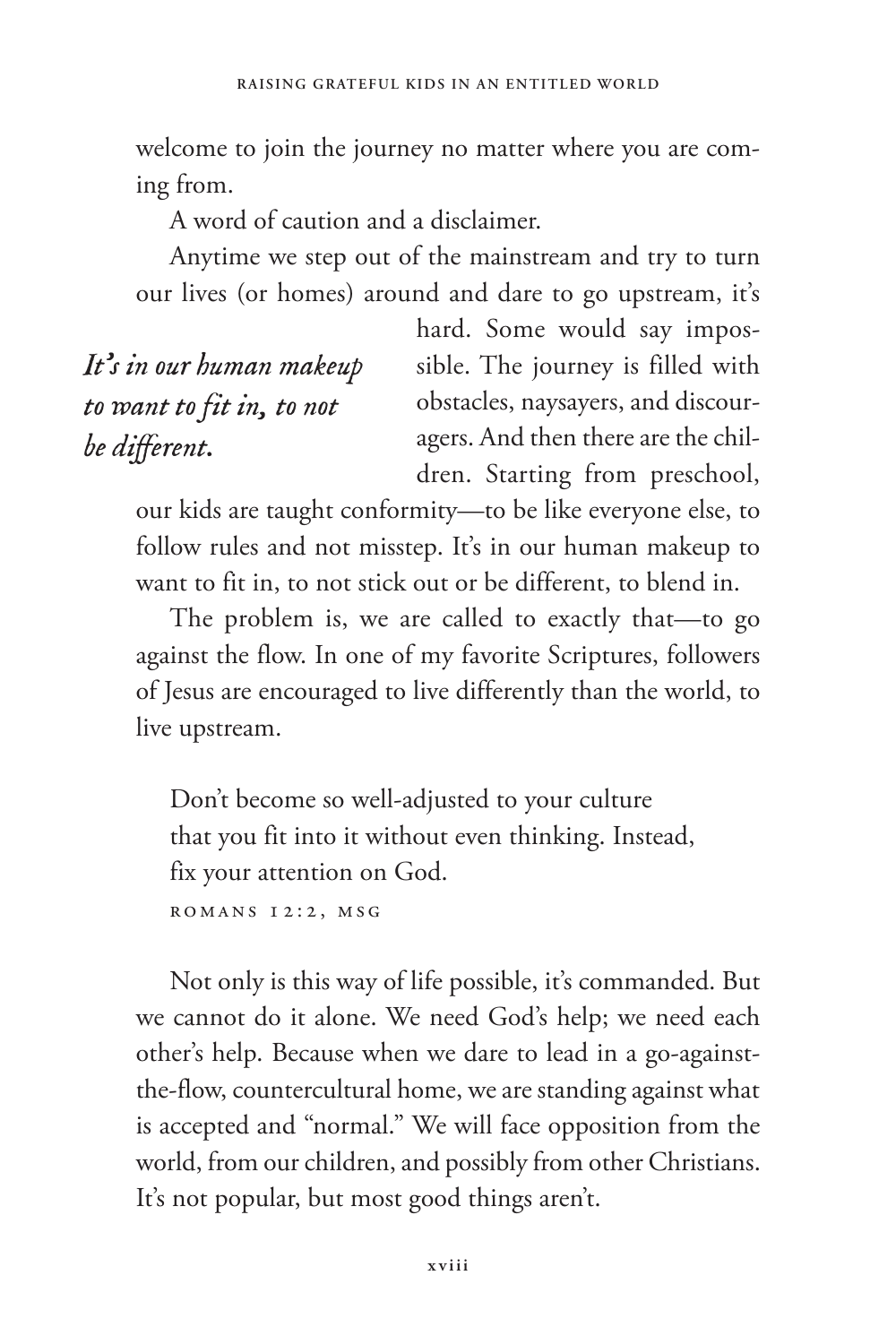#### **Introduction**

I'm a parent, and I wrote this book *for* parents. It's not instruction for kids or a tell-all of my children's mistakes (my intention is to share the lessons learned from my perspective, not theirs). No matter how old your kids are, you can apply the simple suggestions in leading your family upstream. At the end of every chapter, there is a section called "Going against the Flow" that contains practical, age-appropriate suggestions for grateful, countercultural living for you and your kids.

Are you ready to jump in?

*Kristen Welch*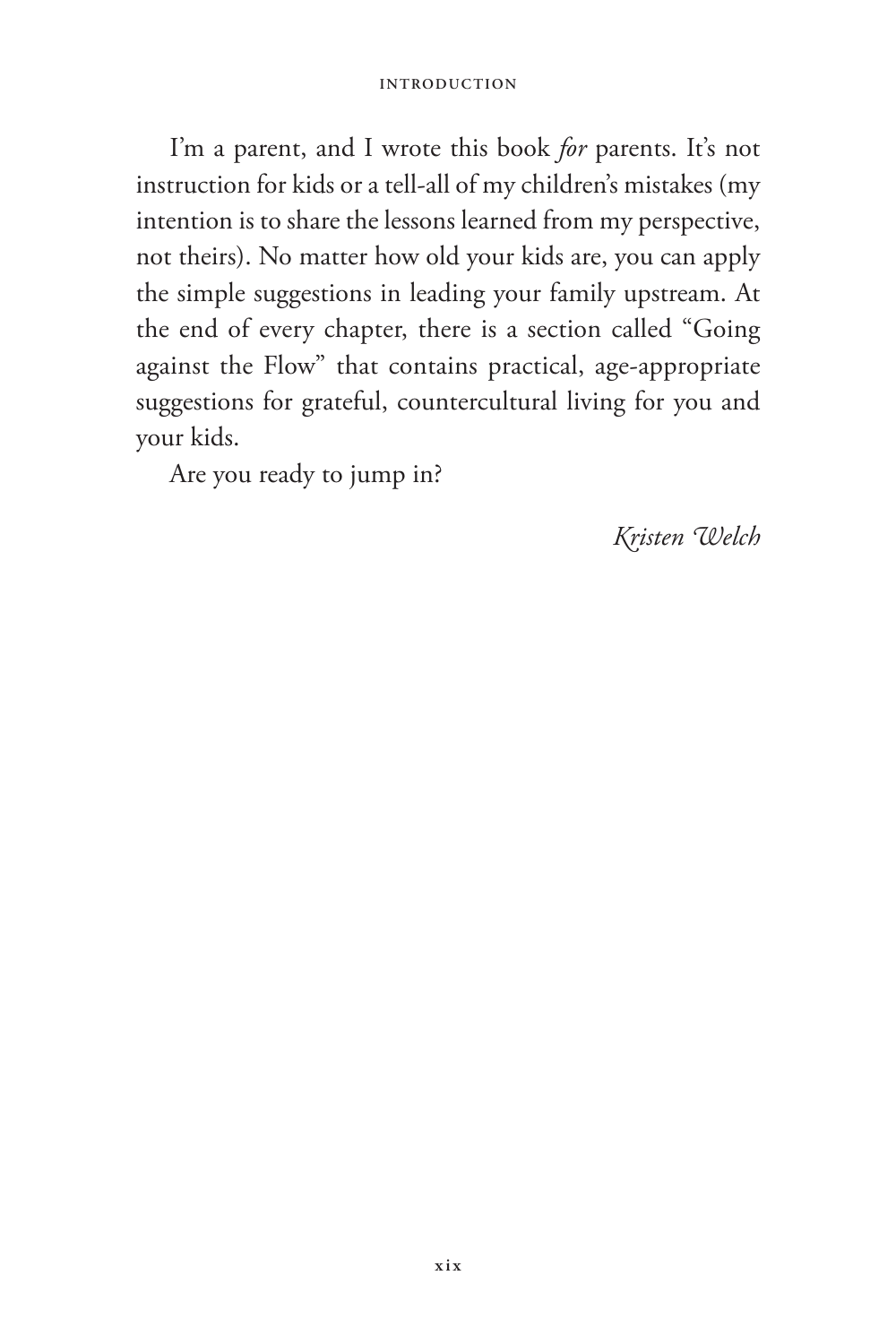<span id="page-17-0"></span>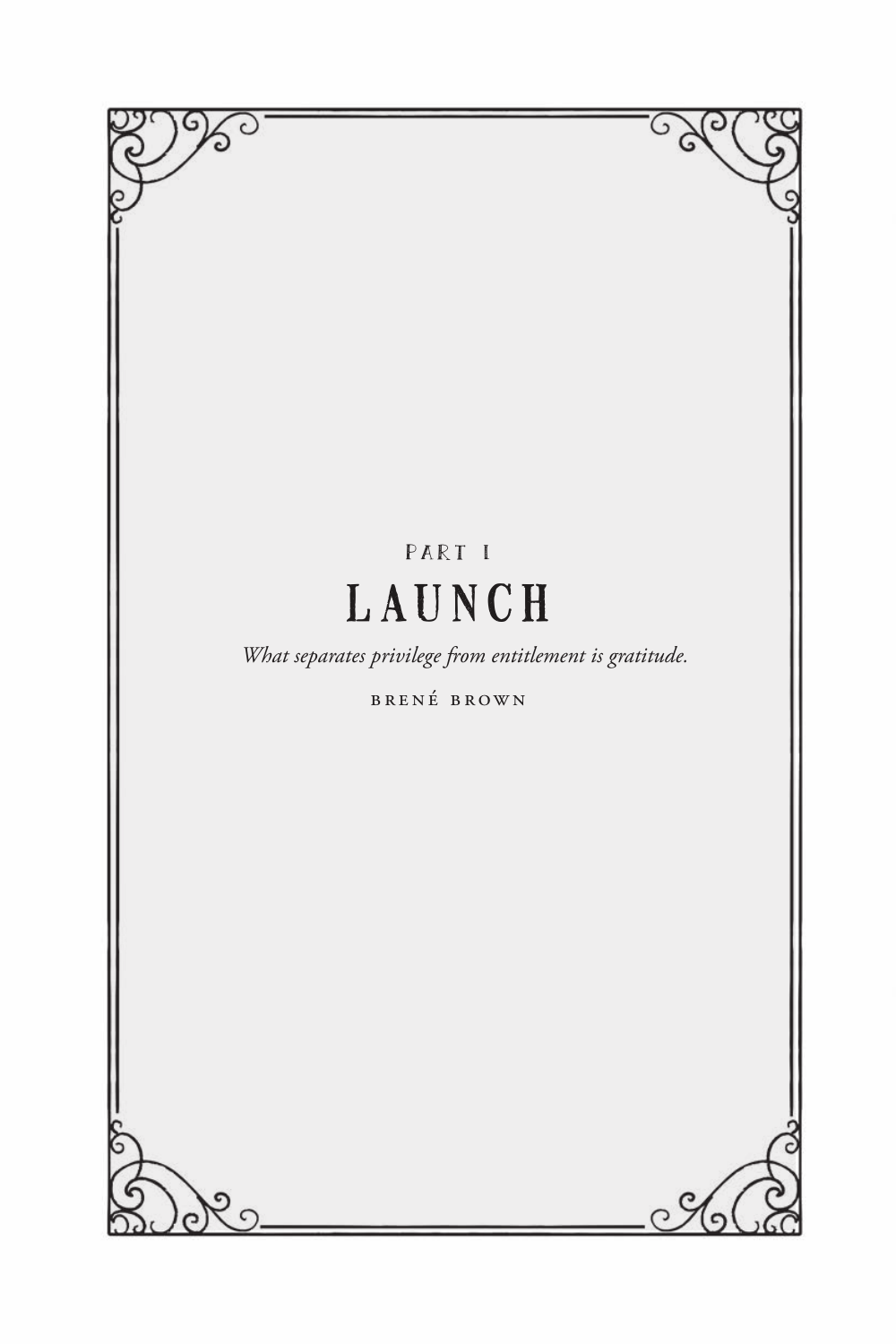# <span id="page-18-0"></span>Chapter 1 WANTS VS. NEEDS



IN ONE OF COMEDIAN Jim Gaffigan's stand-up routines, he describes how we act when we first arrive at a hotel. We walk into the lobby and exclaim, "Wow, this place is amazing!" We find our room, take a good look around, and we love it. By day two, with unmade beds and suitcases strewn across the floor, the mystique begins to wear off. Suddenly, we look around and say, "This place is a dump." When we return from a day of fun and the housekeeping staff hasn't had a chance to clean up *our* mess, we are outraged. "There's a wet towel still on the bathroom floor! How could they? I'm calling to complain!"

Gaffigan's audience explodes with laughter because it's funny. But the problem is, it's also true—and maybe that's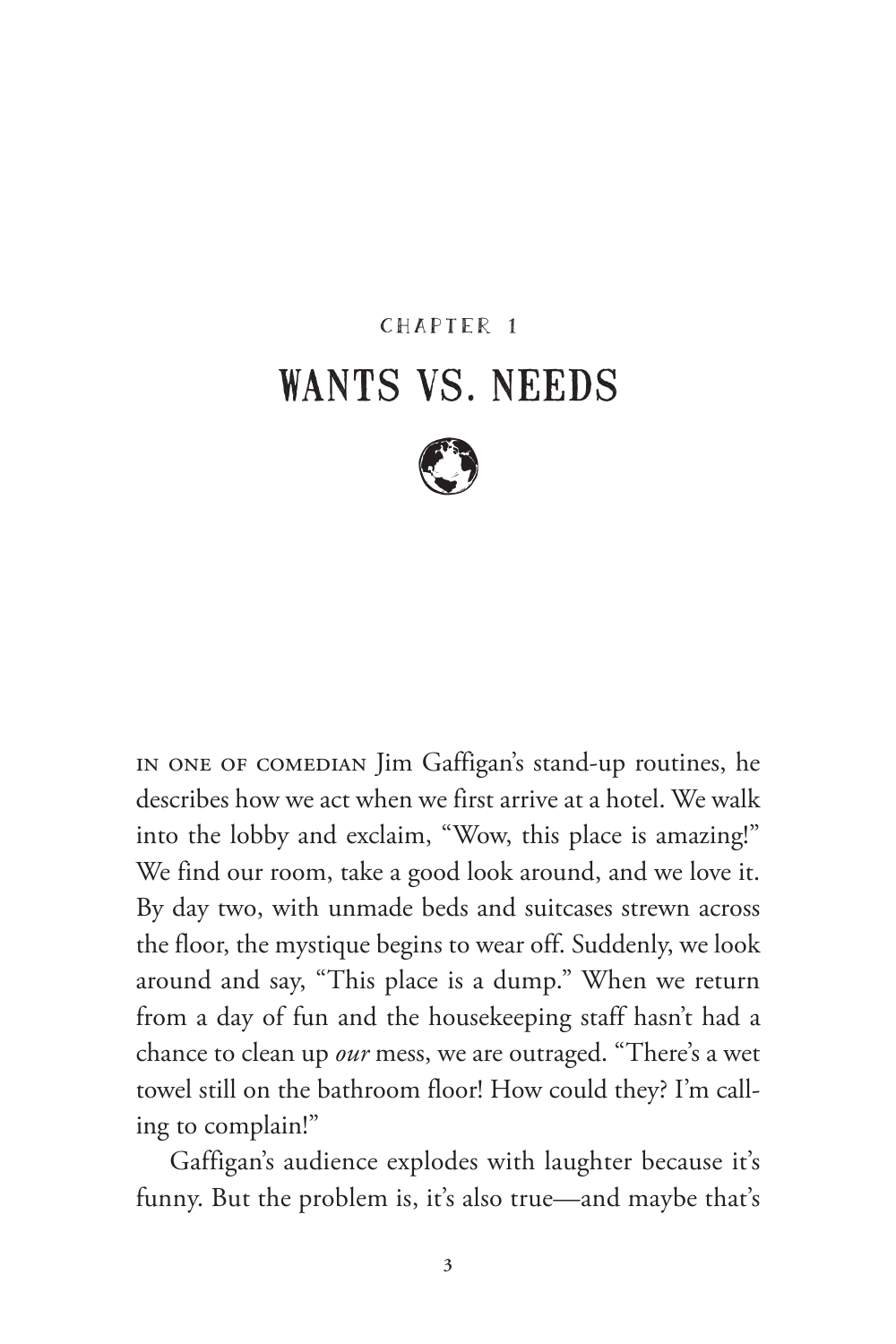not so funny, especially when our kids are standing next to us in the hotel room, listening to our indignant attitude. It's startling how quickly our gratitude turns into ingratitude.

But, we reason, if we've paid our hard-earned money, shouldn't we be guaranteed a good night's stay with impeccable service? We are entitled to at least that. They owe us, right?

If we look closer, we can see that this same attitude pervades not only our culture, but also our homes. We often buy things not so much because we need them, but because we feel like we deserve them. We work hard; we owe it to ourselves. It's so easy to get wrapped up in this way of thinking.

I'm guilty too.

We've been in our current home for two years. I've grown tired of the builder's drab beige walls, and I started toying with the idea of painting. But with neck and back issues of my own and a husband who loathes painting projects, I knew the only way to get it done was to hire someone. Terrell agreed it would be a great improvement, but he suggested we should wait since he was transitioning out of his corporate job into the role of CEO of our small nonprofit. He was being cautious about our finances.

I was immediately indignant. *Wait? I have waited*. And then I began to go down the list of my self-sacrifice and service, the reasons I deserved this home makeover. Terrell smiled and said, "You sort of sound entitled right now." Oh. That comment took the wind out of my sails. And honestly, it hurt my feelings because he was right.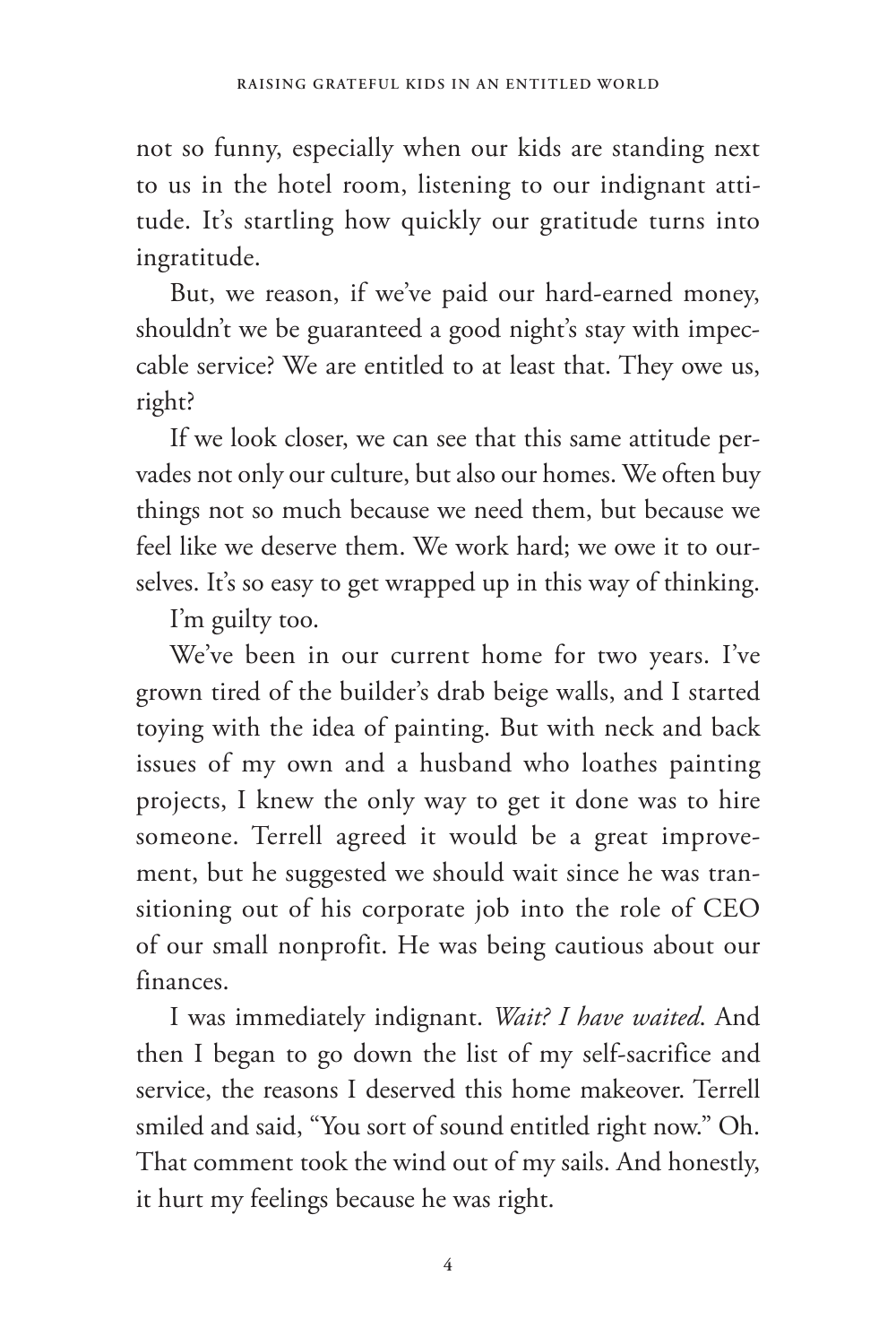We don't want to wait. Here in the United States, we live in a fast-paced, convenience-driven, impatient culture. Some might even say this is the beauty of the American Dream working hard so you get what you want in life, which has attracted countless immigrants to come here. And we are very, very good at it.

#### **THE GOOD LIFE**

The term "American Dream" was first used by James Truslow Adams in 1931 in his book *The Epic of America*. There he described it as "a dream of social order in which each man and each woman shall be able to attain to the fullest stature of which they are innately capable."1

But I've discovered that like many things in life, definitions change. A more current description of the American Dream is "an American social ideal that stresses egalitarianism and especially material prosperity."2 I asked my blog readers for their own perspective on the term and got dozens of responses, such as this one from Kim Frey:

Our grandparents probably viewed it as the ability to get out of poverty, to provide for loved ones, and to have a comfortable home, getting a strong basic education, having a good work ethic, and being content with what you have. . . . I think the idea of the American Dream has become much more materialistic in the past few decades . . . "Bigger, better, faster, and more" has defined it recently.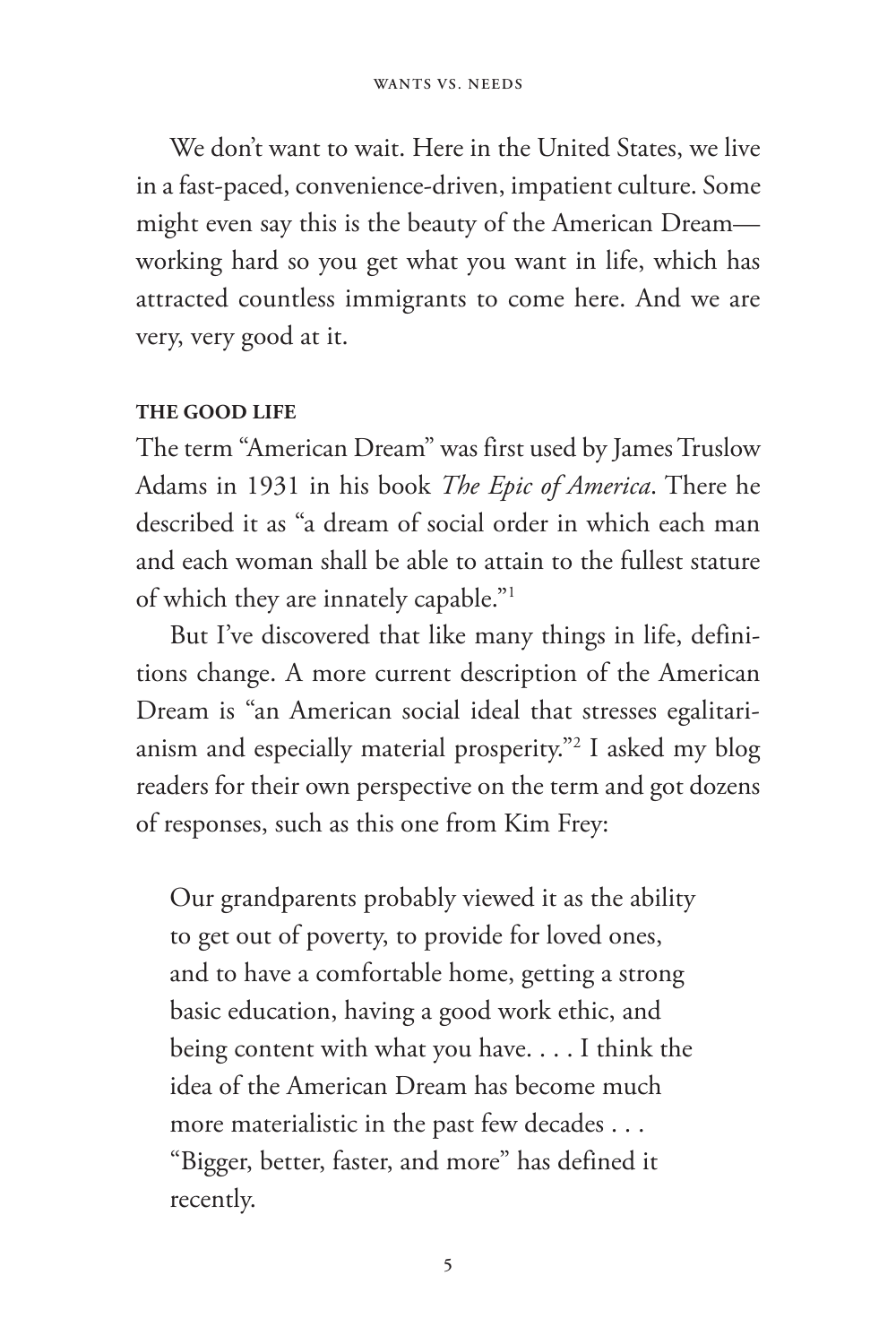Reader Angela Sellman agreed and added this:

[The American Dream is] bigger, more. Newer is better. *Everyone* must have the newest gadget, cars, and *fun fun fun* at all times. Happiness all the time is the goal for everyone!

Or there's the definition Terrell heard on the radio years ago that he's never forgotten:

The American Dream is getting all you can. Canning all you can get. Sitting on the can so nobody can get what you can.

Has the dream changed? It seems to have morphed from a rags-to-riches, hard work ethic mentality to prosperity now. Or perhaps the dream is the same, but *we* have changed. I'm not sure the concept can be quantified, especially considering inflation, but I think we can all agree something has changed. The median income of Americans has dropped considerably since the beginning of the 2008 recession, but we're paying over 15 percent more for new cars.

And it's not just what we drive; houses have nearly tripled in size and families have gotten smaller. In 1950, the average house was 983 square feet, but by 2014 it had reached 2,598 square feet.<sup>3</sup>

And growth like this isn't cheap. *USA Today* published a report in 2014 that put a price tag on the American Dream: \$130,000 a year, which includes a nice six-figure salary, luxury vacations, college savings, and retirement.<sup>4</sup>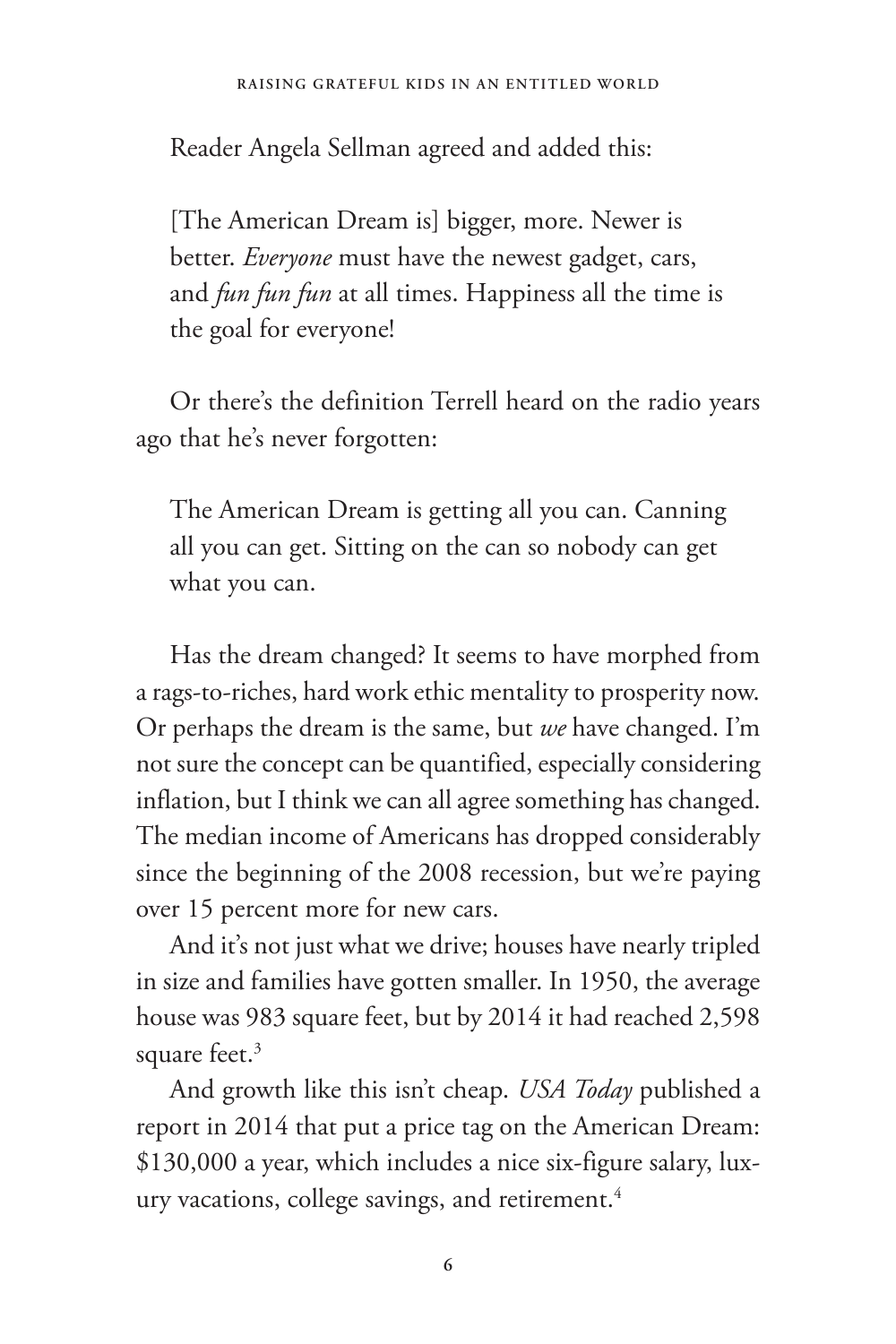Our family signed up for that track when my husband landed his first corporate job, after nearly ten years in fulltime ministry. We finally had a 401(k), dental insurance, and a ladder to climb up. We scraped our money together, packed up our rented 1,000-square-foot townhome, and couldn't believe the sellers had accepted our bottom-dollar offer on our dream house. We moved in mid-December and scrambled to put up a Charlie Brown Christmas tree, mostly for our two kids, who were two and four years old at the time. There were a few gifts scattered underneath the tree, but we all knew we'd really gotten a house for Christmas.

But within two years of living the dream in a house I loved at first sight, I began to see it in a completely different light. And the light glared brighter every time I visited someone else's house. Why hadn't I noticed how small our living room was or how badly the floors needed work? Over time, we began to update our home. We pulled down wallpaper, hired a painter, built a sprawling deck, added a couple of walls . . . all great improvements and not bad in and of themselves. But somewhere along the way, I began referring to this house I had once dreamed of owning as our "starter home." What had once been more than enough

eventually became not enough. Every year Christmas got big-

ger and bigger in that house. We put up the biggest tree we could *What had once been more than enough eventually became not enough.*

find in the front bay window and the thousand white lights that adorned it could be seen from the street. I spent a lot of time and money decorating nearly every room. I'll never forget the Christmas morning when my kids were six and four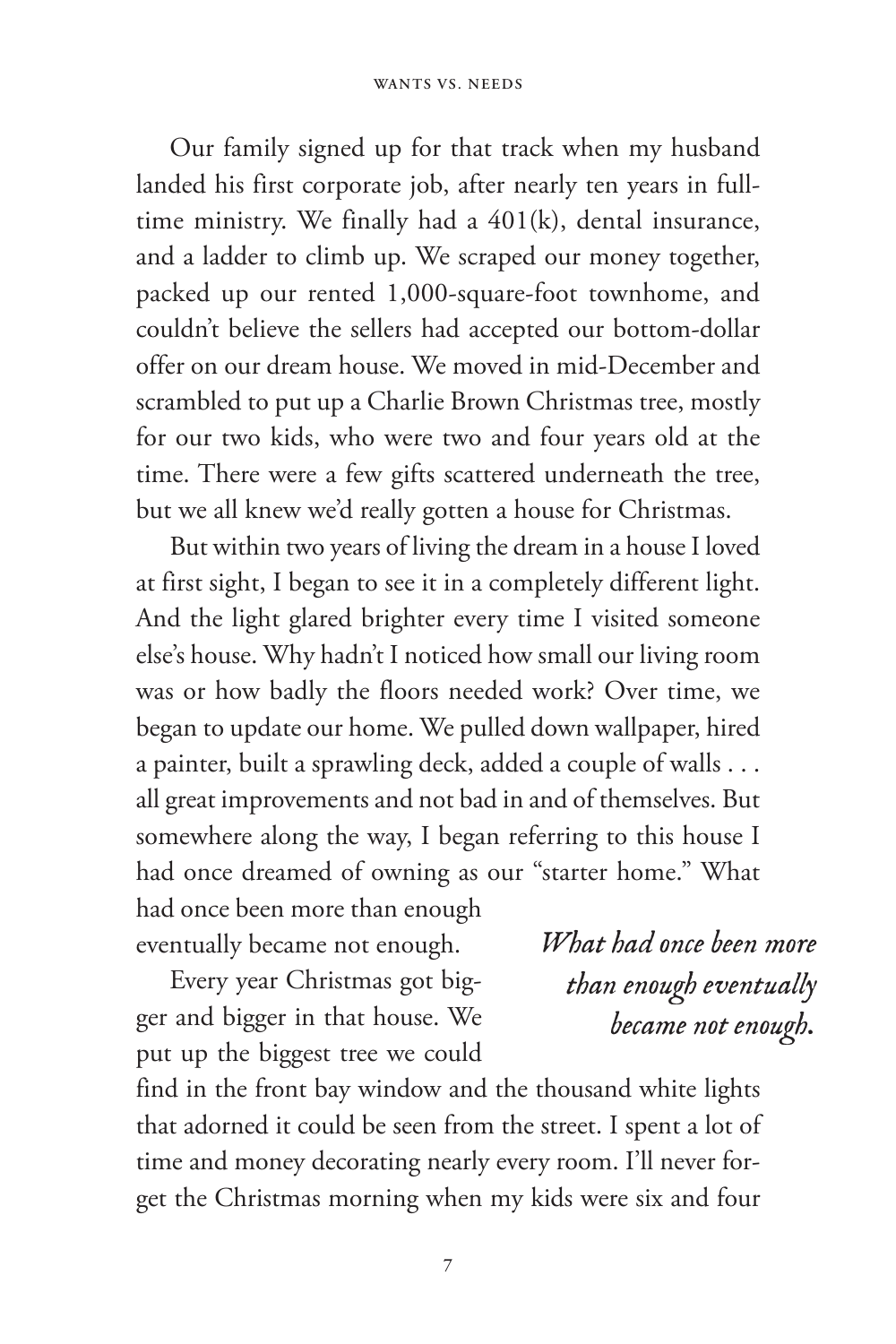years old and there were piles of presents under the tree, dozens for each of them. I didn't feel it was excessive because I was an organized deal shopper and had gotten most of the toys on sale months before. I was as excited as my kids, and I couldn't wait to see their faces as they opened each gift in delight.

But it didn't really happen that way. It was a blur of grabbing and tearing into gifts, and within minutes the room looked like a tornado had ripped through it. I watched my kids go from one gift to another, hardly taking the time to even remove all the paper. With piles of opened gifts and still more to go, they actually seemed tired from the exertion of opening so many. We took a break and cleaned up for a bit before we started round two. There were some gasps of delight here and there, but with a room full of stuff, I don't think I've ever felt emptier.

I pushed the depressing thought away and encouraged my kids to say thank you. To my husband, I justified the piles of presents proudly, saying it was a debt-free Christmas. But the nagging feeling stayed with me the rest of the day. I realized what bothered me that morning wasn't just about having more stuff; it was about getting more stuff. And it was my problem, as much as my kids'. Maybe more.

#### **AN ATTITUDE IS BORN**

I married my husband two weeks before Christmas in 1994. After a week honeymooning, we woke up on Christmas morning in our first apartment with dozens of wedding gifts to unwrap. It was just as romantic as it sounds. After a leisurely morning of opening presents we didn't pay for, we drove an hour to my parents' house to a feast we didn't have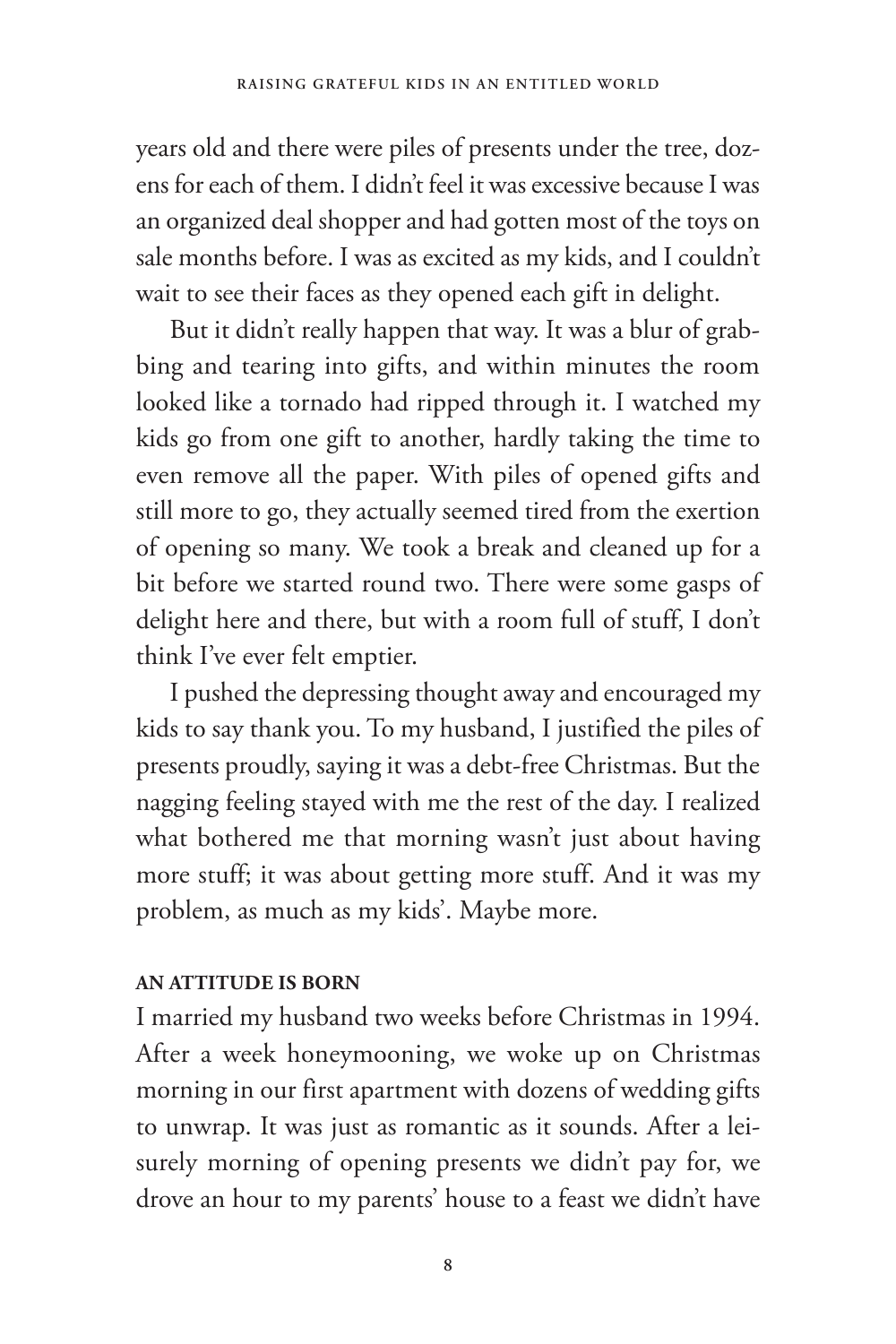to prepare. We were the newlyweds, and we were special. By the next Christmas and our first anniversary, we lived hundreds of miles from home and it was my in-laws' turn to have us as Christmas guests.

I pitched a fit to my husband about it. I had never spent the holidays away from my family, and even though my husband missed his family as much as I missed mine, I acted like a spoiled brat. I whined and cried and finally gave in. We didn't have a lot of money, but I couldn't imagine not opening gifts on Christmas, so we saved \$100 to spend on each other. I shopped and searched and I bought Terrell five gifts with the money.

On Christmas morning at his parents' house, the extended family opened their gifts to each other, but I didn't see any for me from my young husband. Meanwhile, he was opening his fourth one from me . . . a used Rook game off eBay. (It seemed like a good idea at the time.)

The gifts were all opened and Terrell gave me a sly look. I was trying not to cry. He went over to the tree and pulled off a papier-mâché ornament. He opened the ball to reveal a beautiful pearl necklace inside. When he put it around my neck, I said thank you—and then I went to the bathroom and cried. I was so disappointed that I only had one gift from him under the tree.

Oh, boy. I had a lot to learn. I didn't just want something; I wanted more. And when I became a mom, this attitude spilled over into my early parenting. I wanted my kids to have more, the best. I wanted them to have it all, too.

My buy-in to the notion that I needed more of the best for myself and my kids didn't satisfy me. Its pursuit actually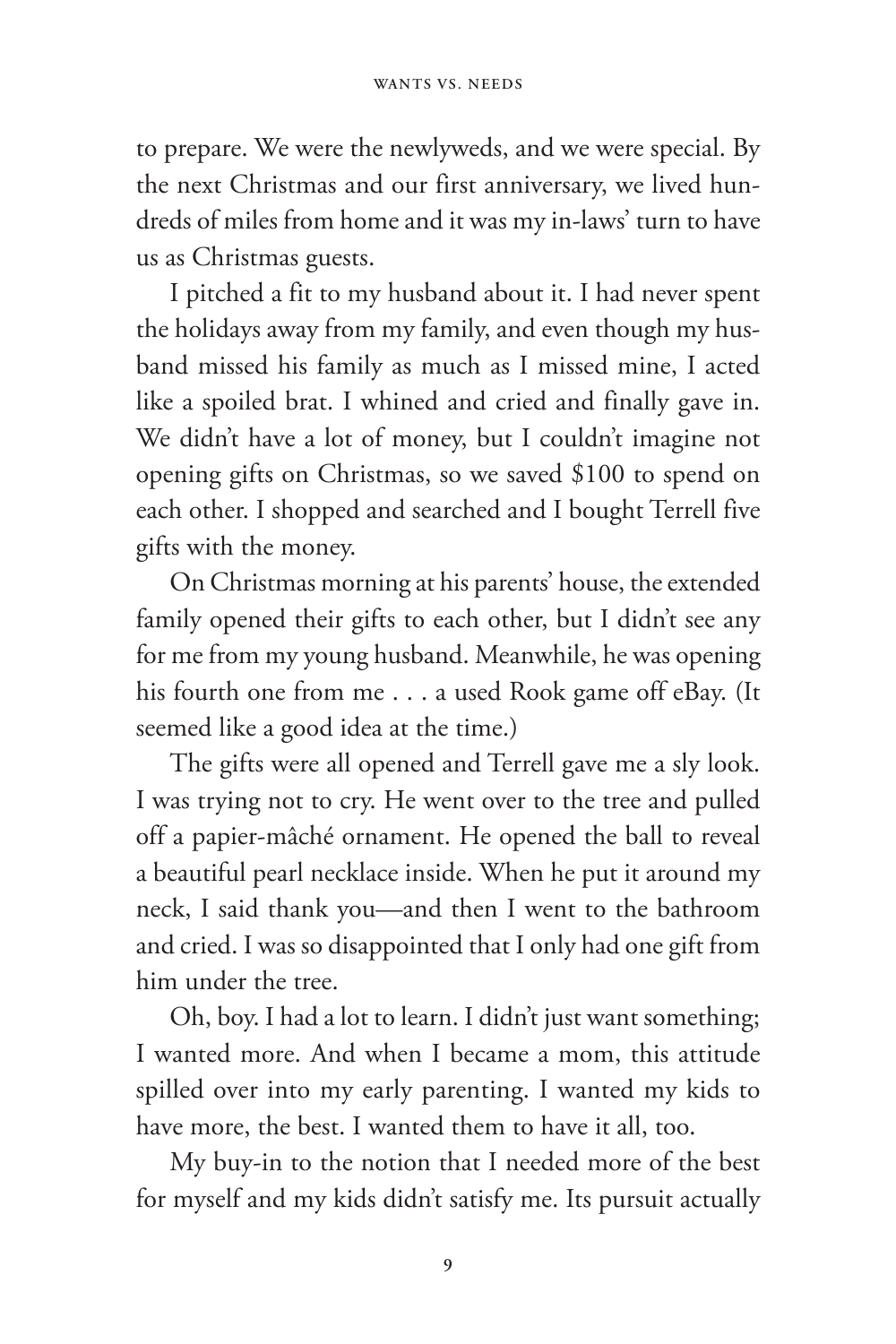left me feeling emptier than when I had less. Things didn't begin to shift for me until a couple of years later, when I traveled to Kenya, Africa, with Compassion International as a blogger. It was there in one of the world's largest and poorest slums that I began to see my life and my own entitlement in light of how the rest of the world lived. It shook me to the core and flipped a switch inside me that made me stop and

*Entitlement didn't start with my kids. It began with me. I* entitled them *because I was entitled.*

reevaluate what was happening. Entitlement didn't start with my kids. It began with me. *I entitled them* because I was entitled.

I saw just how big the world was—millions and millions of

people, moms and dads with kids, just like my family, only they didn't seem to be entitled to anything, not even enough food for the day or clean water to drink. I realized how small I was. I saw my glaring selfish tendencies and my spoiled nature, and I wanted to live differently.

That discovery led my family and me on a wild faith adventure of saying yes to God in seemingly impossible ways by helping girls and women trapped in a cycle of violence and poverty. Honestly, I wouldn't have chosen this road for my family-I am entirely too afraid and selfish. But I wouldn't change our journey for all the money in the world because it's given my family the valuable gift of perspective, which reveals our deep need for gratitude, no matter what we have or don't have.

#### **WANTS VS. NEEDS**

I don't always know how to combat the struggle against entitlement in my life or home, but I need to try.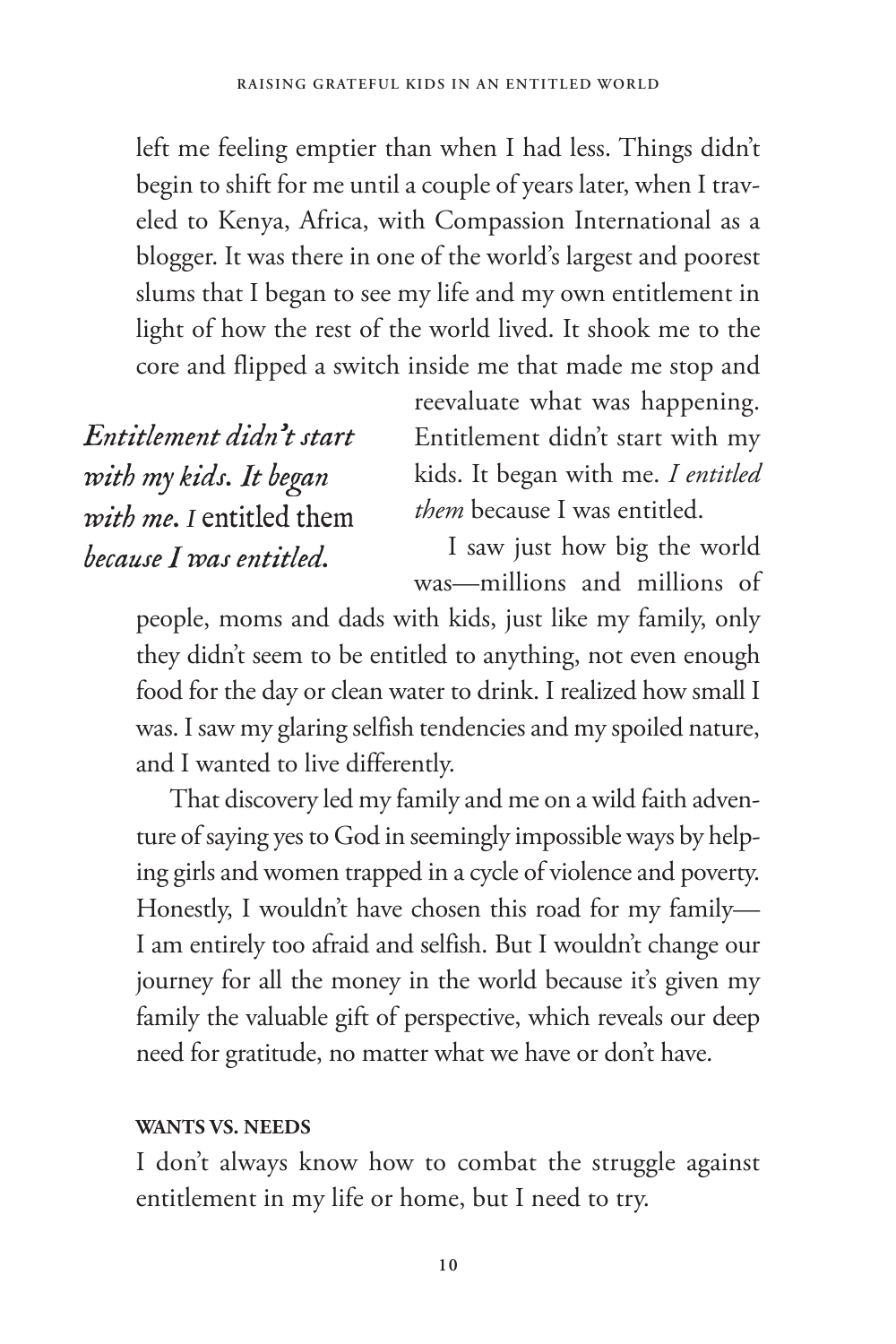And as uncomfortable as it sounds, parents who want less-entitled kids have to be less entitled themselves, and parents who want to raise more grateful kids need to start by living more grateful lives.

As Americans, my family and I do have certain entitlements that are found in the Declaration of Independence: "We hold these truths to be self-evident, that all men are created equal, that they are endowed by their Creator with certain unalienable Rights, that among these are Life, Liberty, and the pursuit of Happiness.—That to secure these rights, Governments are instituted among Men."5

Joshua Becker, author of the popular blog *Becoming Minimalist*, says,

As Americans, we are free to pursue our own happiness—however we decide to define it. . . . And those of us who have chosen to define happiness and security apart from \$250K mortgages and SUVs in the garage are free to do so. Because there are greater and more important pursuits available to us than material possessions.<sup>6</sup>

When we pare down what we have a right to, besides what we've acquired through citizenship—which cost people their lives—the list is small. The gifts of salvation, grace, and forgiveness are free for the taking, but they weren't cheap. They cost Jesus His life.

Considering the issue as parents, what are our children entitled to? What exactly do we owe them? What is too much or not enough? Are they entitled to the latest technology,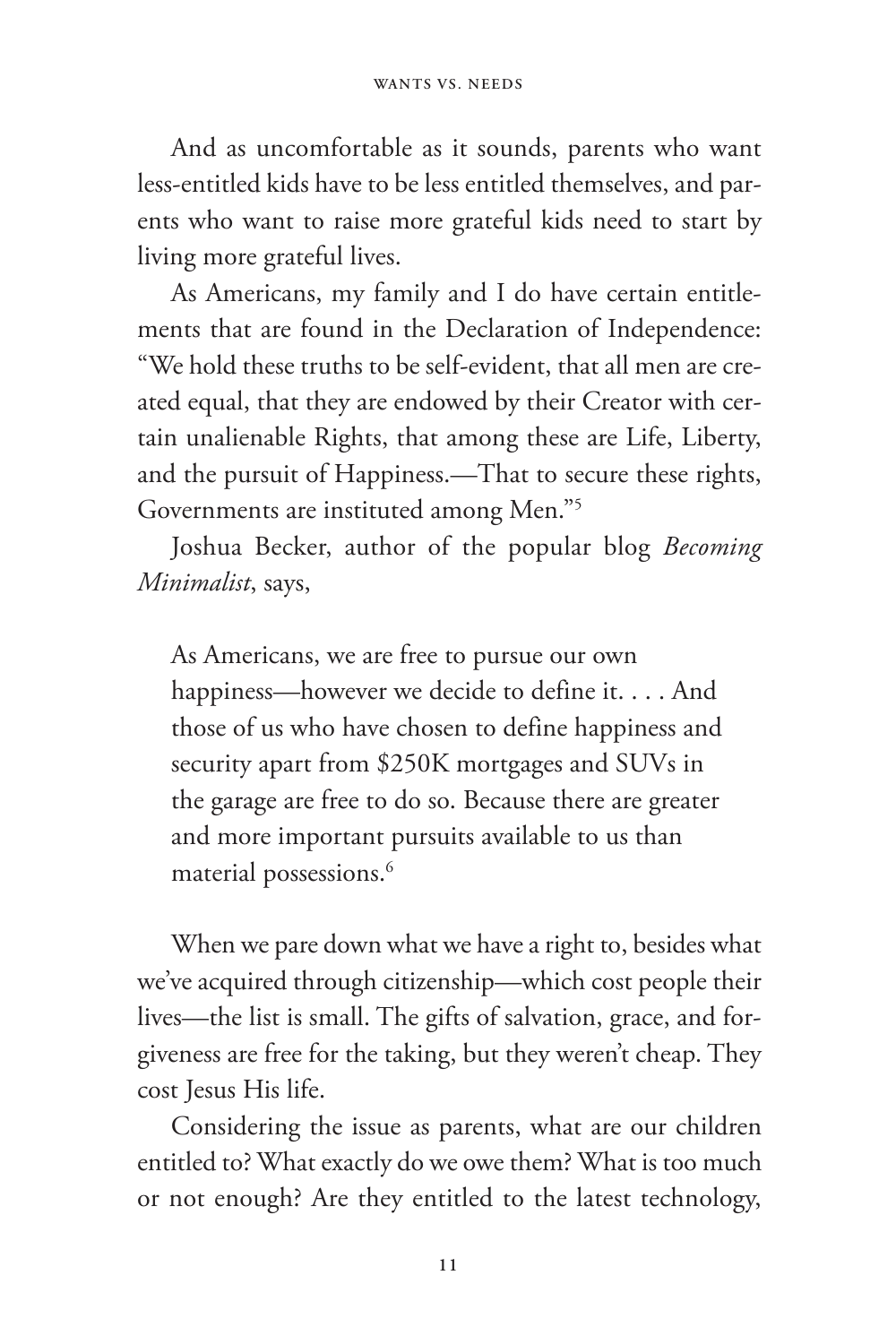a new car at sixteen, or a fully paid college education? Some would say yes—these are the responsibilities that come with parenting.

One day in the car, my oldest, who was barely a tween at the time, overheard Terrell and me talking about Mercy House, our nonprofit ministry that funds a maternity home in Kenya. We were contemplating some pretty serious finan-

*Parents who want to raise more grateful kids need to start by living more grateful lives.*

cial decisions for the future. It must have made her think because she asked me, "Mom, what is your plan for my college education?"

"Well, it went to Africa," I said, laughing. "I'm joking, but hon-

estly, we don't have plans to foot the bill for four years of college, honey. You will get a college education if you want it and work hard for it. It will happen with a combination of scholarships, work study, local summer school, and your dad and I contributing what we can too."

Madison is a gifted flute player. Years before, at the advice of her school flute teacher, we bought Madison a professional flute, paying more money than we wanted to. The teacher urged us to invest in our daughter's musical gift even if we didn't have college figured out. Since the sixth grade, Madison has known that college scholarships are part of the plan. It has spurred on her love for music. But it's also been a tangible reminder that college is not a free ride in our house.

I believe Gary Chapman and Arlene Pellicane, coauthors of *Growing Up Social*, zero in on something that is inarguable.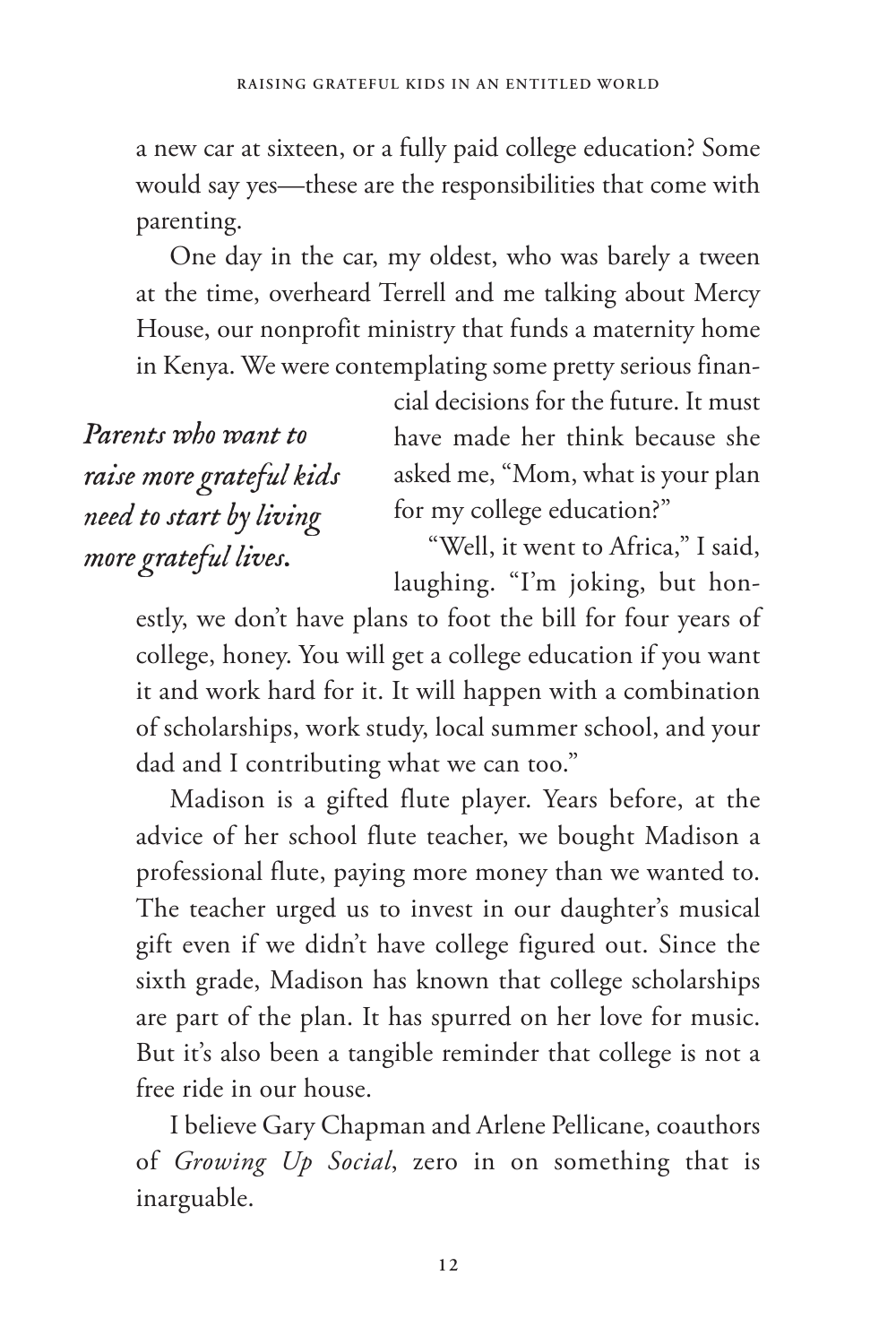The only thing a child is really entitled to is his parents' love. Not to keep up with the Joneses. Not a brand new bike or iPad. Just love. Every child deserves to be loved by his or her parents. If a child has your unconditional love, he has the greatest asset in the world. If we as parents can realize it's love that our children need most, and not things, we will stop trying to buy our children's happiness with possessions.<sup>7</sup>

Whatever you choose to provide for your kids is really up to you. The answer will be different for every family. But when our kids begin to expect—even demand—more than our love, that's when we have a problem.

And it goes well beyond providing and pursuing material possessions. What our culture feels entitled to isn't just stuff.

*When our kids begin to expect—even demand more than our love, that's when we have a problem.*

It's the desire to fit in, to feel good or happy all the time; it's the desire for instant gratification and the demand to receive something just because we want it, hard work optional.

One of my kids really struggled for a season with the idea of being happy all the time. This child is more of a pessimist by nature (and so much like me), and it became obvious that when my child didn't feel happy, we saw more negative behavior. It takes consistent teaching to remember we aren't owed happiness all the time. That's not our goal because God can use disappointments and even discouragement to draw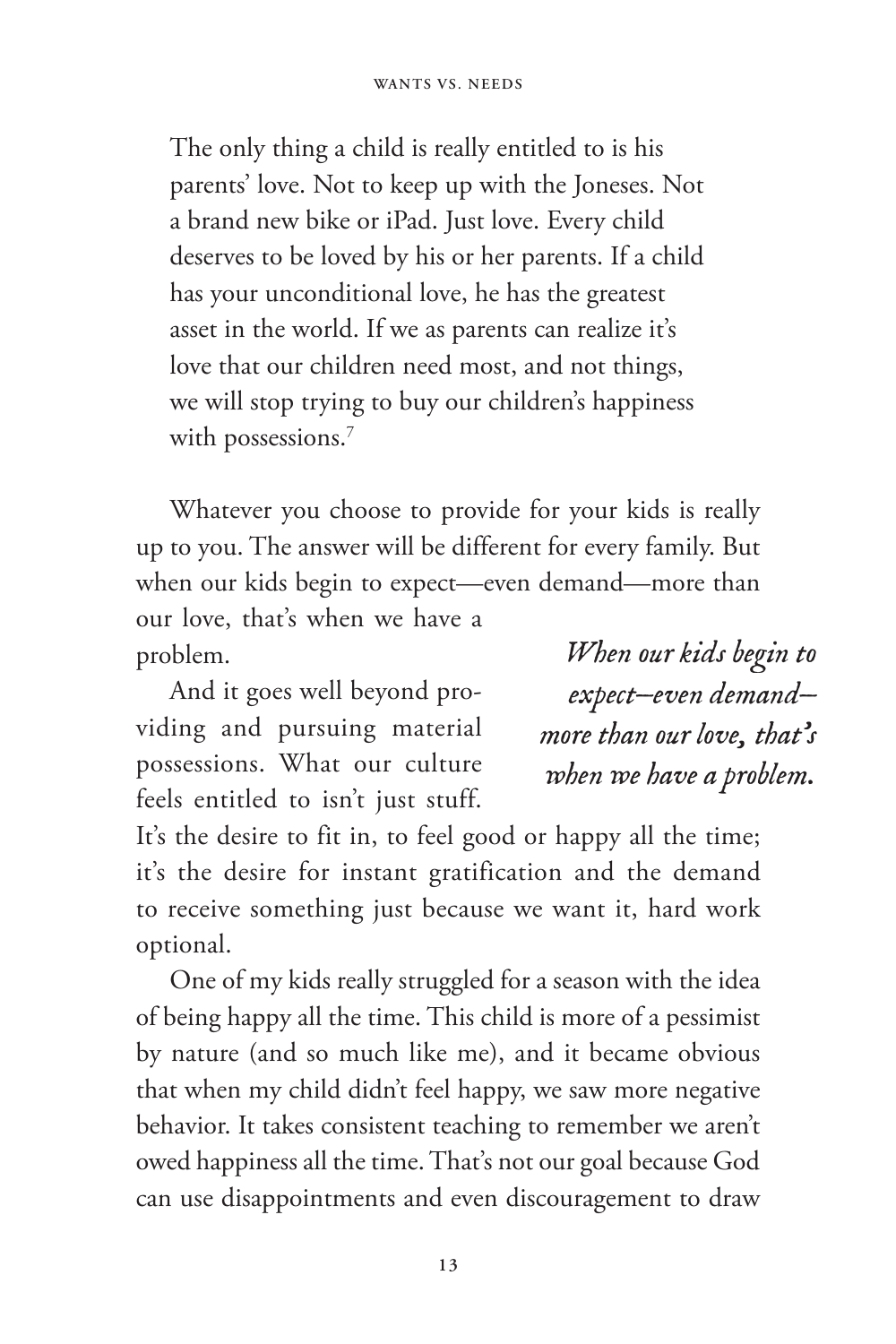us closer to Him. Contentment is our aim because it doesn't fluctuate with our circumstances.

In their book *The Entitlement Trap*, authors Richard and Linda Eyre pinpoint the growing problem.

Kids grow up in a reality-show world, thinking of themselves as the central character on the stage. They have a Facebook page, they are famous in their own minds, they are like rock stars, and to them there is no room (and no need) for true emotional empathy, or self-examination, or personal responsibility. Nor is there incentive or motivation to learn to work. And they think they are entitled *not* to have limits or boundaries or discipline.<sup>8</sup>

Early on, we chose not to allow our kids to interact on social media until they entered high school. Even after they were allowed to open accounts, we didn't encourage it and monitored their involvement. I think our resistance impacted them, and they are selective about social media. But society is in the age of unbridled and often unmonitored technology. Sometimes it's because we parents are afraid to say no or we don't want our children to feel left out. But it doesn't take a rocket scientist to recognize that parenting has changed since we were kids.

Terrell loves telling our kids the story of when he was eleven years old and desperately wanted a ten-speed bike. His parents bought him exactly what he wanted. And then a couple of months later, after the release of the hit movie *E.T.*, BMX bikes were all the rage. Terrell asked his parents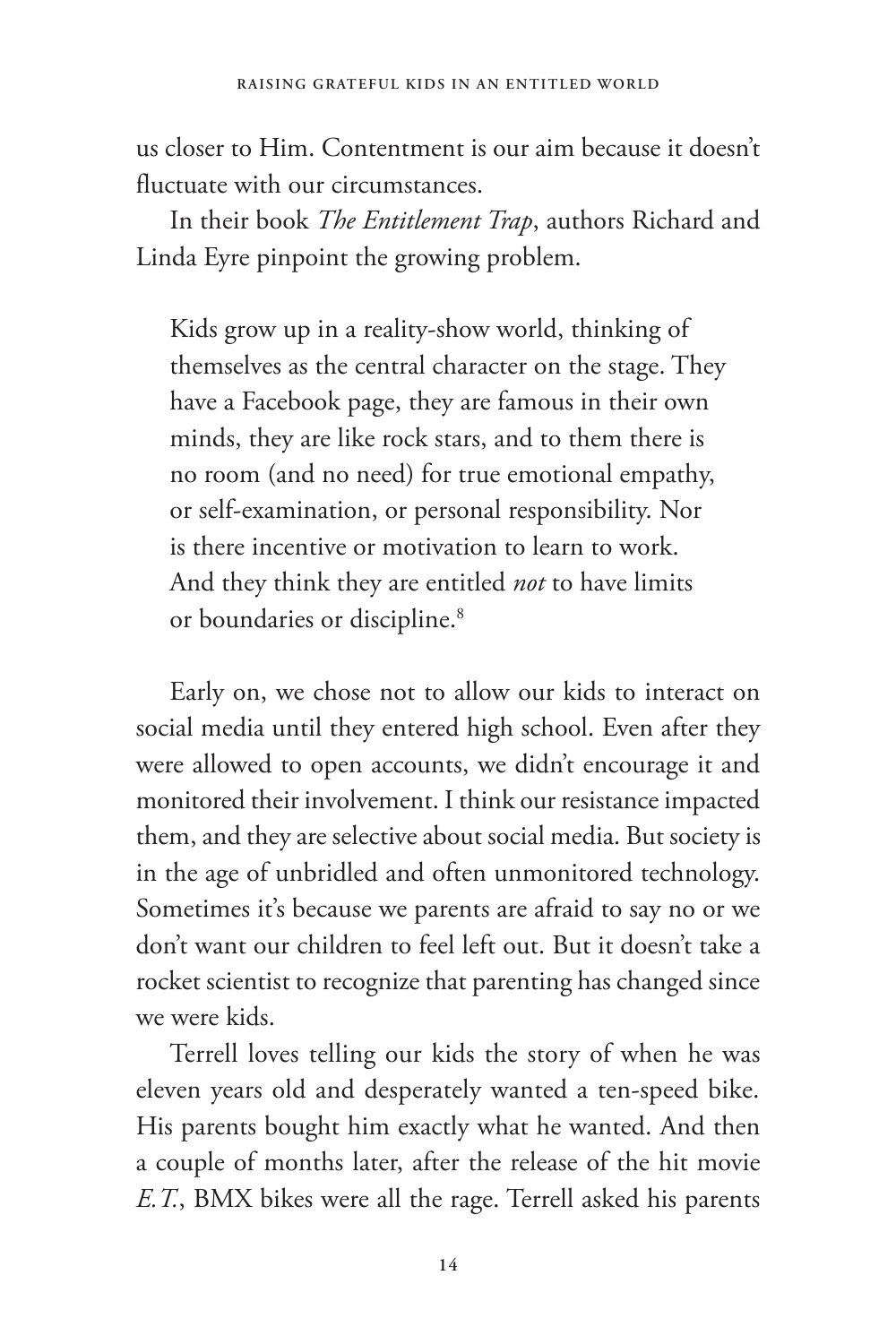for another bike. They told him, "If you want another bike, you'll have to earn the money and buy it yourself." It took him a year of sweeping his dad's print shop to earn \$112 for the bike. To this day, he still speaks fondly about that bike.

The book I referenced in the introduction, *Too Much of a Good Thing*, was based on a poll and study in 2001 called "The Parenting Practices at the Millennium." Its author, Dan Kindlon, gathered data, interviewed, and studied behaviors of advantaged kids and their parents, teachers, and administrators from all over the United States. I found his research and results fascinating, some of which I will share throughout this book.

While I respect Kindlon's work greatly, his study was written fifteen years ago from a secular worldview. Although I don't claim to be an expert like Dr. Kindlon and my research isn't scientific, I thought it would be wise to ask my own questions from a more current Christian worldview. In the fall of 2014, I surveyed more than 5,000 parents from all over the country and have included that information in this book too.

When I asked parents to check off what their kids own (3,316 chose to answer this question), these were the results:

- 74 percent have an iPod or Kindle
- 55 percent have a cell phone
- 30 percent have a television in their room
- 35 percent have a personal laptop or computer
- 16 percent have a car of their own
- 5 percent have a debit or credit card for their parent's account.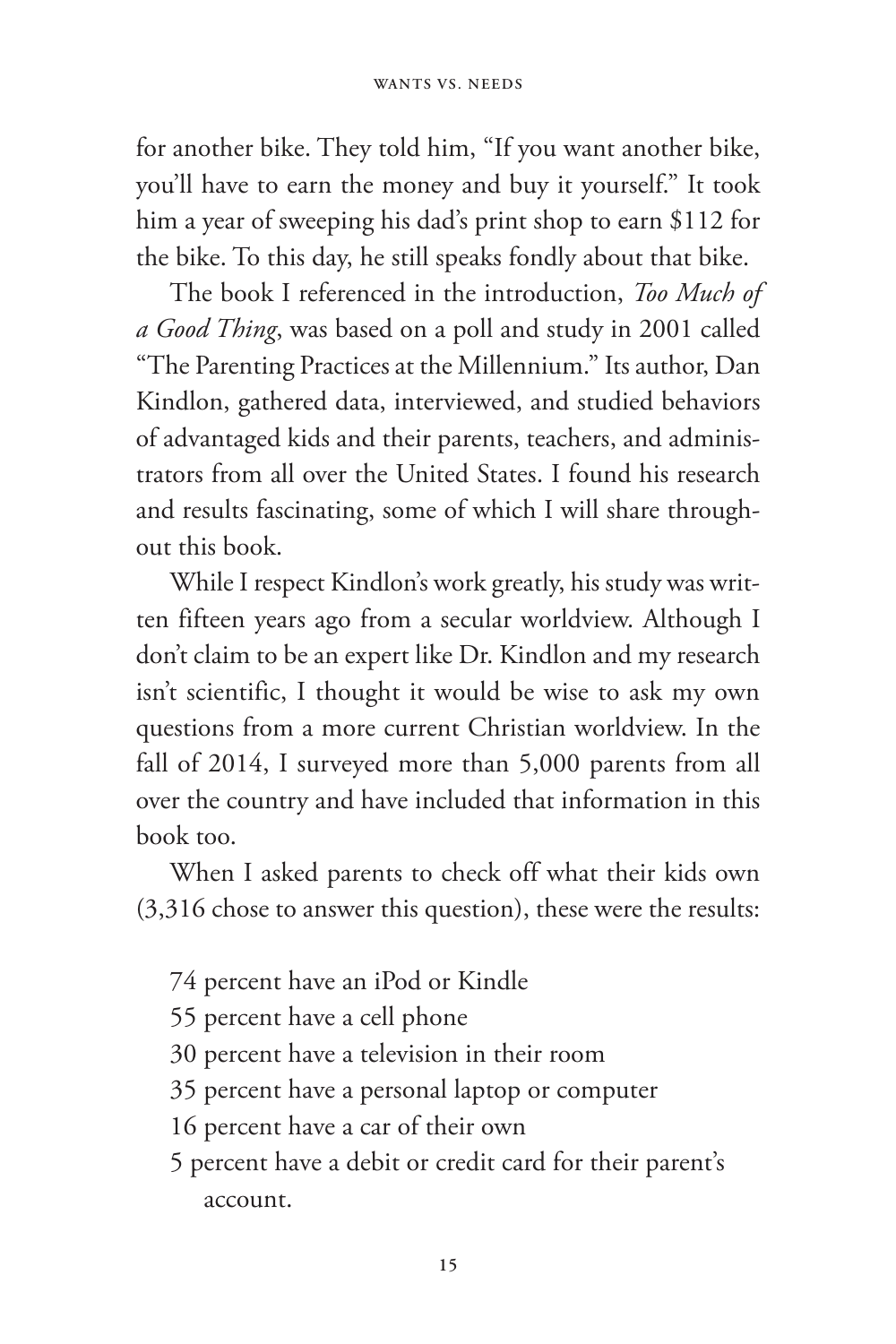There are many unknown variables—such as ages, whether or not the kids bought items themselves, and so forth—but the fact remains that our kids have a lot of stuff we didn't have at their age. And it seems this stash of stuff just continues to grow, stocked mostly by indulgent parents.

I think if we want to tackle entitlement and ingratitude in our children, it comes down to us and our choices. We have to examine ourselves and begin there. After all, how can we show our kids gratitude unless we are thankful? How can we ask them to go upstream when we are caught in the whirlpool of our culture that demands more as the goal?

I get to spend time with a lot of young moms who volunteer at Mercy House. One day, a woman named Ashley and I were talking as we sorted items to list in the online store. I was telling her how my daughter always wanted to borrow my clothes, which many see as a form of flattery. I do, too, unless I have to dig through the laundry on her bedroom floor when I want to wear them. That story led to a conversation on entitlement.

"Oh, I know what you're talking about," she said. I looked up from what I was doing, wondering what she could possibly be referring to since her three kids were just preschoolers. "I wanted to take my little girl on a special mommy-daughter date, so I arranged a babysitter for the boys. I couldn't wait to tell her about the morning I had planned. I pulled her aside and said, 'Guess what? Mommy is going to take you on a special date. We are going ice skating, and then we are going to have hot chocolate.'"

Without missing a beat, her four-year-old said, "Is that all?" As my friend retold the story, I could hear the pain in her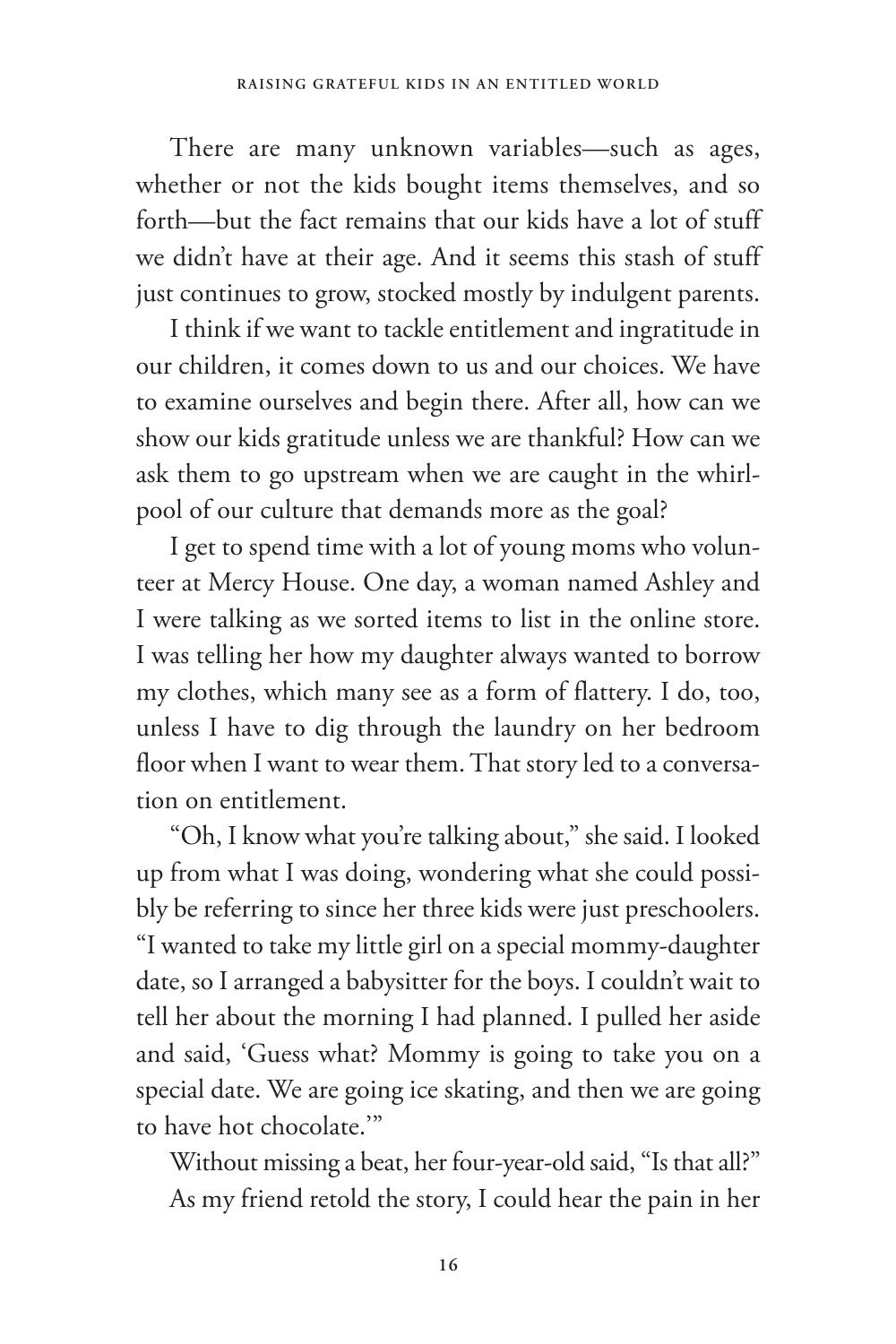voice. She immediately saw the entitlement for what it was and explained to her daughter that she should be grateful for whatever they did together. "Okay," her little girl said and went off to play, without even understanding that her innocent question revealed her humanity.

Entitlement winds its course through my home, and the more I've become aware of its subtle infiltration, the more I see and hear it blatantly. *This is all I get? There's nothing else?* From ice cream serving sizes to allowances, the opportunity to demand more is present.

*Is that all?* I believe these three little words sum up the tone for those of us in most Western cultures. No one teaches us to ask that question or expect more. It's in our nature.

Just as Romans 3:23 says, "Everyone has sinned; we all fall short of God's glorious standard" (NLT). We are sinful and selfish at birth, and babies run parents

Is that all? *I believe these three little words sum up the tone in our culture.*

ragged through long, sleepless nights demanding their needs be met immediately. But at some point, we grow up and begin to understand that the world doesn't automatically cater to our demands like our parents did. We as parents have to examine the question for ourselves, so we can say to our children with conviction, "Yes, that is all. We don't need more."

As discouraging as the task of defeating entitlement in our lives may seem, I'm convinced it can be done. We can turn the tide in our homes and go against the climate in our culture by teaching a more powerful learned behavior gratitude—that we will spend a lot of time unpacking in the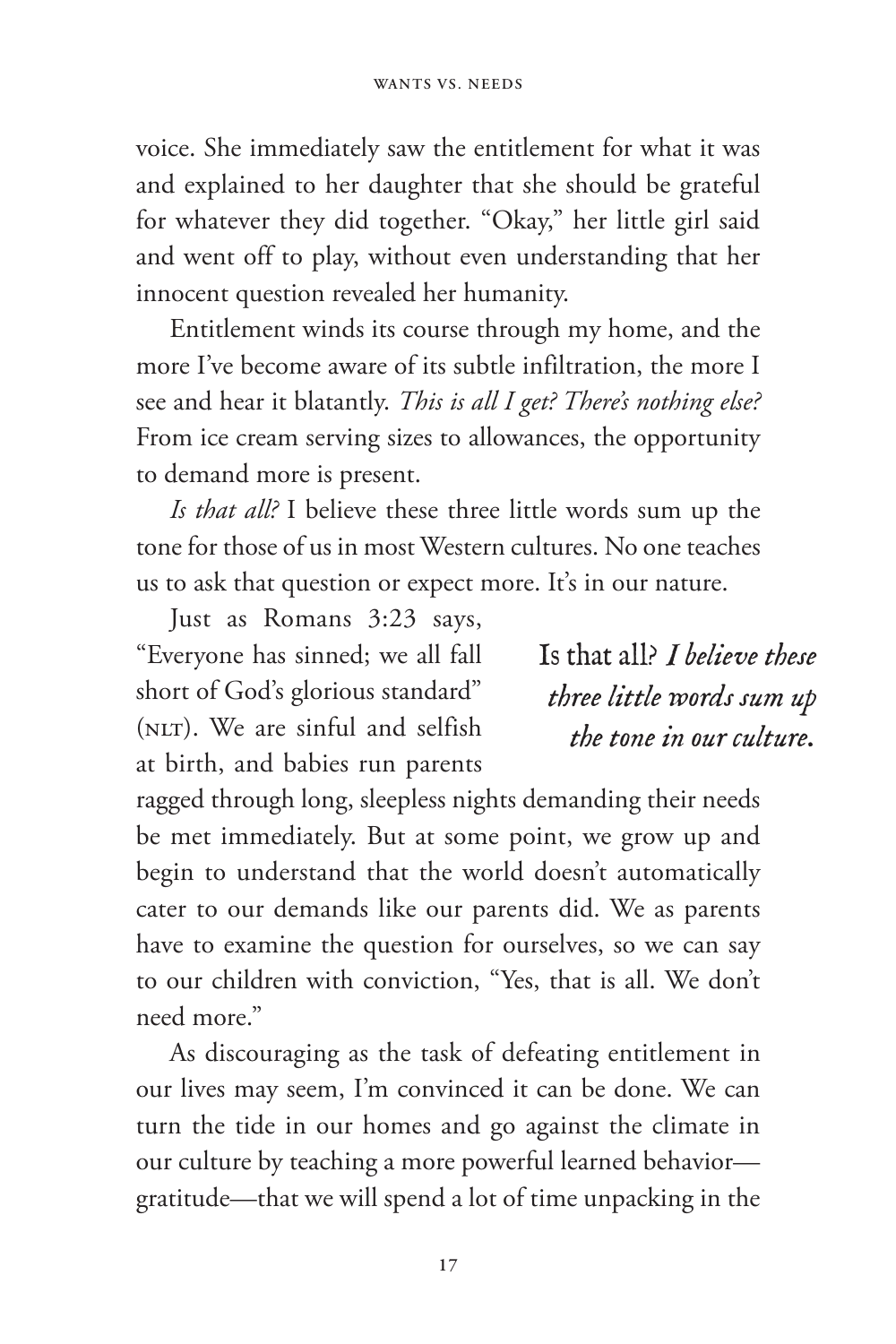coming chapters. It might sound simplistic, but I believe the cure to our kids wanting more starts with teaching them to be thankful for what they already have.

## **GOING AGAINST THE FLOW**

## *Parents*

- <sup>&</sup>gt; Ask God to reveal to you your own entitlement issues. It's the best place to start.
- <sup>&</sup>gt; In what areas of your life do you struggle with entitlement? Do you put expectations on your spouse or friends or even your children?
- <sup>&</sup>gt; Keep a gratitude journal, getting kids to participate too. Or write down the highs from your day and put them in a container at your table. Choose random times to pull out the slips of paper and reflect on the good things in your life.

## *Toddlers/Preschoolers*

- <sup>&</sup>gt; This is the perfect age to begin teaching gratitude. Toddlers and preschoolers are all about mimicking our behavior. We can show them gratitude by displaying it to our spouses and to them.
- <sup>&</sup>gt; Color pictures and give them as thank-you notes to others.

## *Elementary*

<sup>&</sup>gt; Write blessings on sticky notes and put them on a mirror or fill up a whole window as a family with jotted-down gratitude.